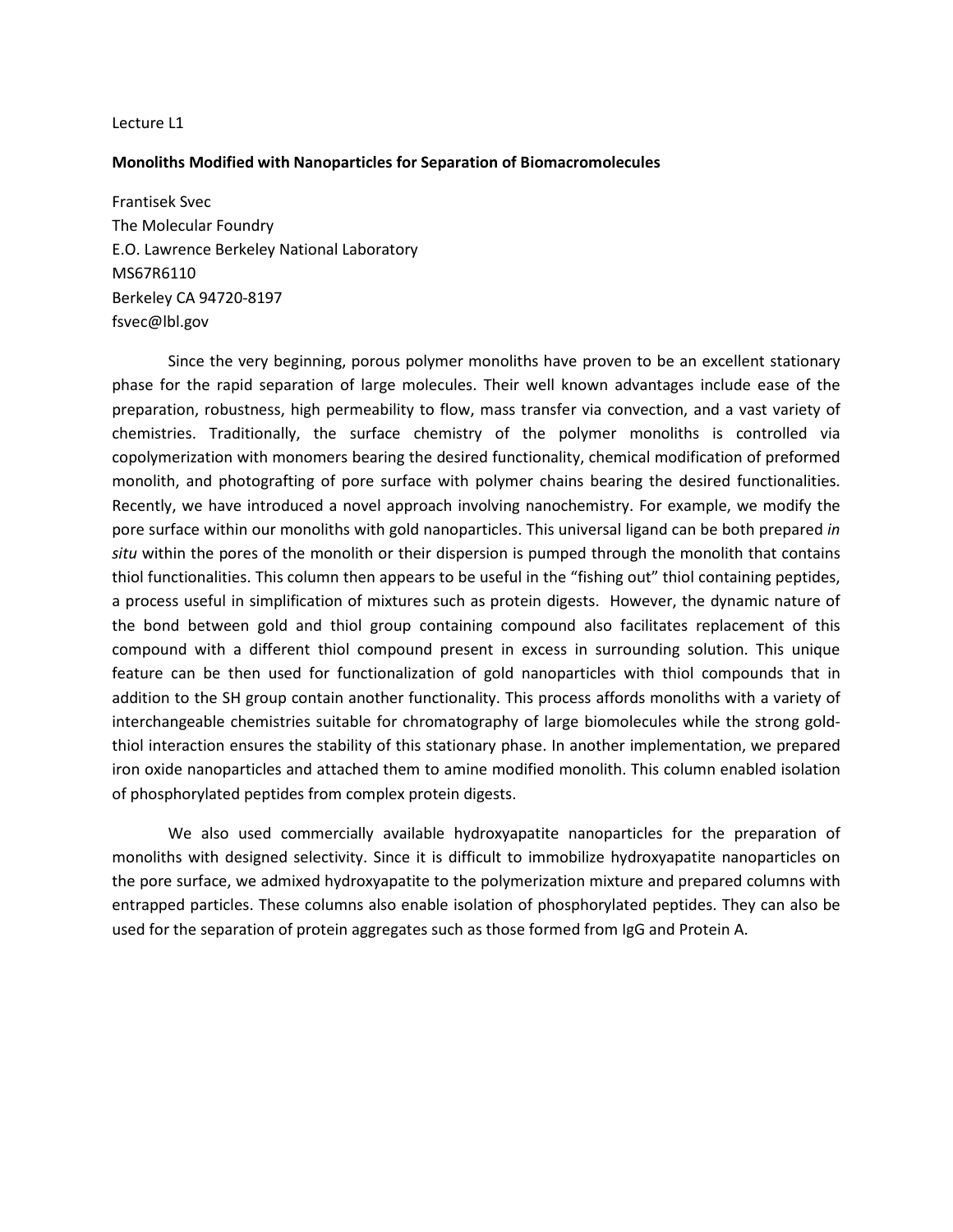# **New Core-Shell Packing Materials for High Performance HILIC Separations of Peptides and Glycopeptides**

Barry Boyes, Stephanie Schuster, William Johnson, Joseph J. DeStefano and Joseph J. Kirkland Advanced Materials Technologies, Inc. Suite 1-K, Quillen Building, 3521 Silverside Road Wilmington DE 19810 bboyes@advanced-materials-tech.com

During the past 5 years superficially porous silica particles have emerged as preferred materials for high efficiency and high speed separations in HPLC. Fused-Core® silica particles are designed with a 1.7  $\mu$ m solid core and a 0.5 µm thick porous layer to yield 90 Å and 160 Å size pores. Columns packed with 2.7 µm diameter Fused-Core particles exhibit surprising efficiency. Reversed-phase separations using columns packed with Fused-Core 90 Å pore size or 160 Å Peptide ES-C18 bonded phase particles demonstrate performance comparable to efficient sub-2 µm particle diameter columns, but with less than ½ the column operating back pressure. Similarly high column efficiencies have been observed for the use of bare silica Fused-Core particle columns operated in hydrophilic interaction liquid chromatography separations (HILIC). Our objective has been to develop highly polar bonded-phase surface modifications of Fused-Core silica particles that maintain the high efficiencies previously observed with bare Fused-Core silica, but that exhibit the advantages of covalently-modified HILIC packing materials. To this end, a variety of highly polar covalent bonded-phases have been applied to Fused-Core Silica particles of 90 and 160 Å pore size. Novel hydroxylated bonded-phases are observed to be highly hydrophilic, exhibit typical HILIC retention properties, but with notably reduced ionic interactions. These polar bonded phases have been characterized for a variety of HILIC separations of small molecules, synthetic peptides, tryptic digests and small proteins. We compare the retention properties and column efficiencies obtained for these Fused-Core HILIC packing materials using small and larger pore materials. These novel HILIC column packing materials are shown to exhibit advantages for very rapid and high resolution separations of larger molecules, including polypeptides, glycopeptides and enzymatically-released protein N-glycans.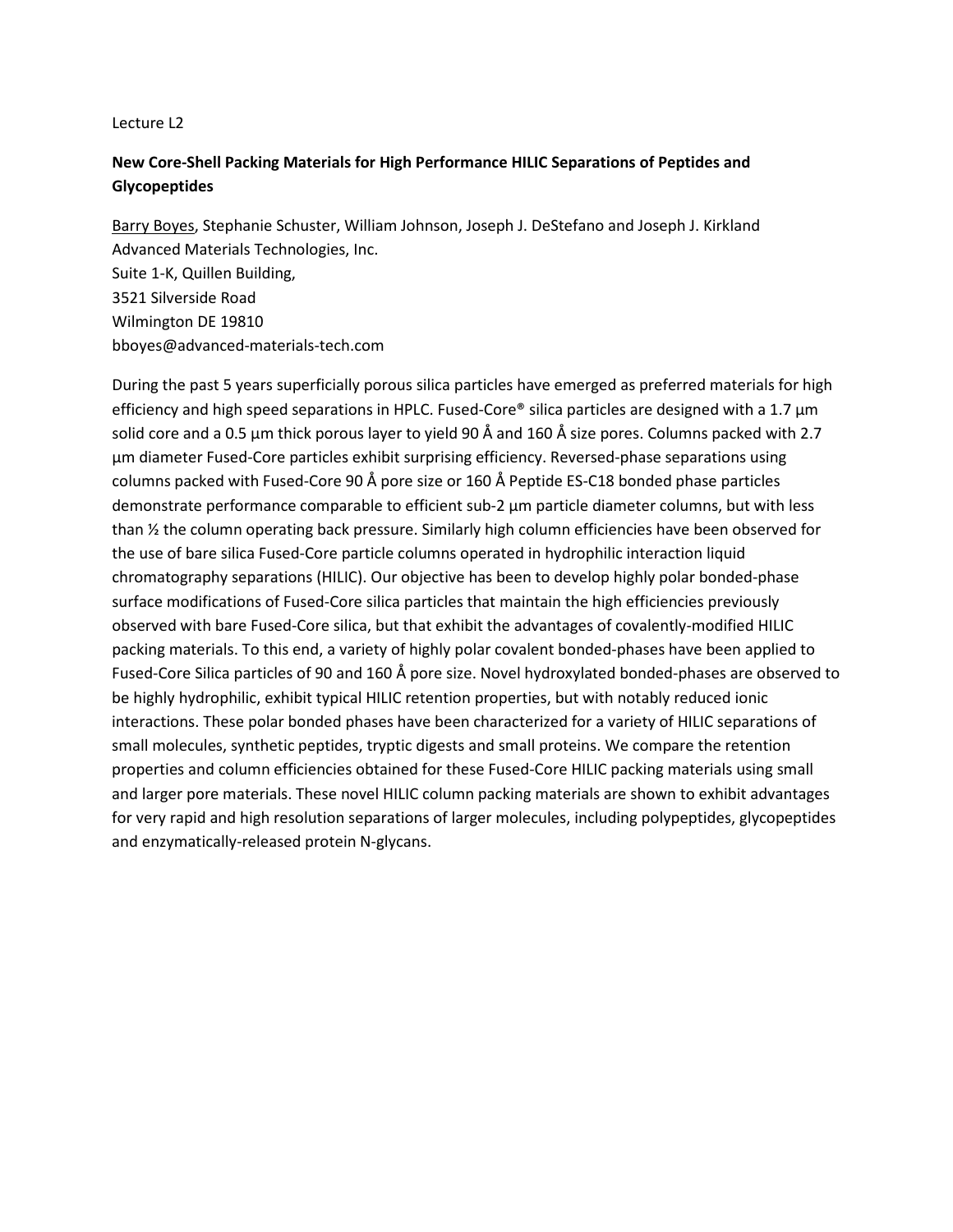# **New Insights on Separation Characteristics of Proteins and Peptides on Core-Shell Based HPLC Columns**

Michael McGinley, Jeff Layne, Deborah Jarrett Phenomenex Inc. 411 Madrid Avenue Torrance, California 90501 USA michaelm@phenomenex.com

The introduction of next-generation chromatography instruments and columns (commonly known as UHPLC or UPLC) have allowed for better separation of peptides from closely related impurities. Such increases in resolution have allowed for better purity of peptides as well as better quantitation of peptides and any modified forms of such peptides. Recent developments in UHPLC column technology have included the introduction of core-shell chromatography media which allow for UHPLC separations at system backpressure amenable to operation on standard HPLC systems. Protein, peptide and peptide mapping applications were performed on several different offerings of core-shell media and results were compared in regards to average peak width, peak capacity, as well as resolution of closely eluting species. Results suggest that critical parameters for separation for small peptides differ from large peptide/ small proteins. Particle size and surface area of a chromatographic media are major factors in the increased resolution of small peptides. This is contrast with large peptides/small proteins where shell thickness and pore accessibility play a much larger role in increasing resolution and minimizing peak width. Optimizing separations based on the size and complexity of specific peptide (and peptide maps) will be discussed.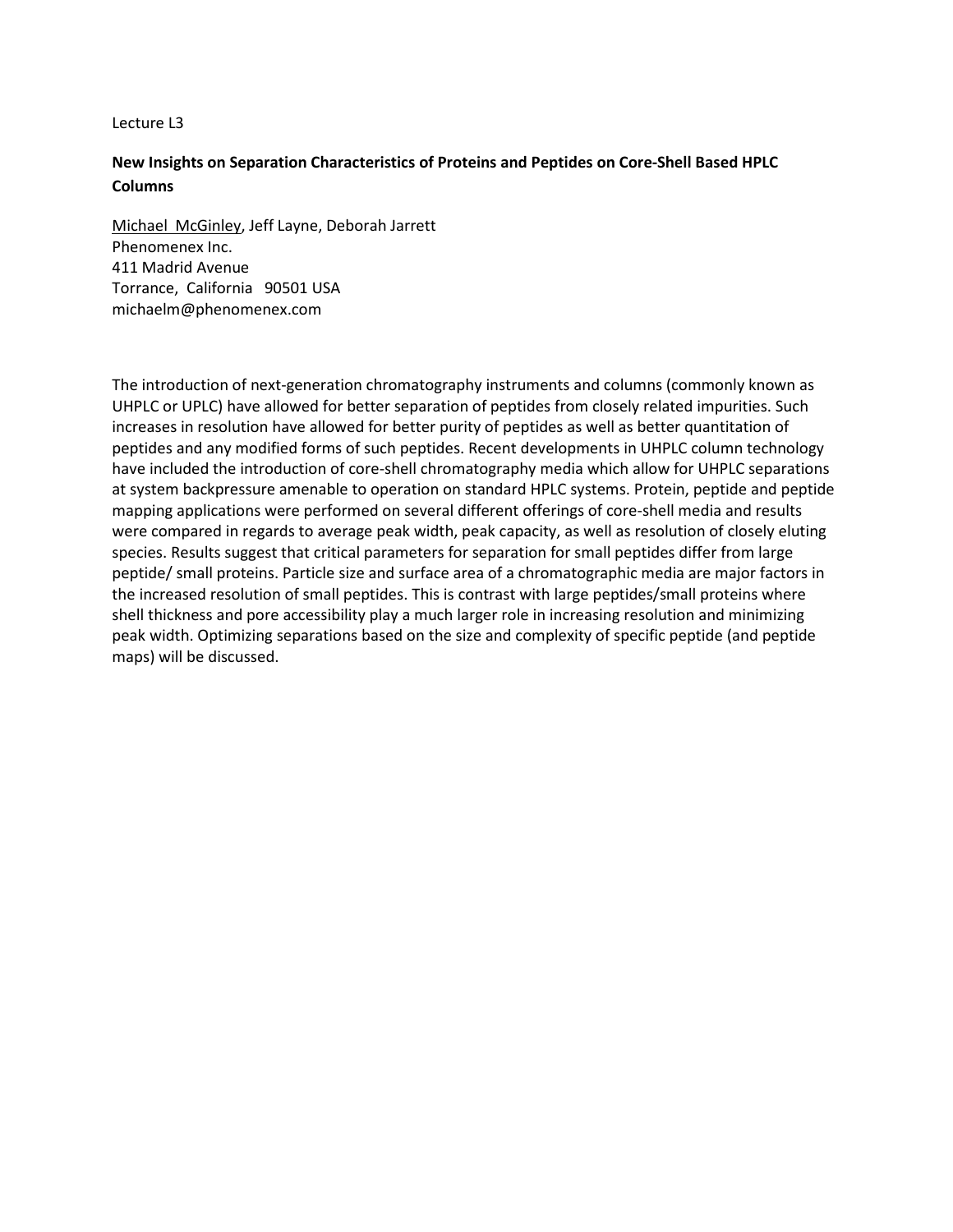# **Surface energetics of protein adsorption onto Ceramic hydroxyapatite**

Aasim Muhammad, Noor Shad Bibi, Rami Reddy Vennapusa, Marcelo Fernandez-Lahore School of Engineering and Science Jacobs University Bremen Campus Ring 1, Research II Bremen, Germany 28759 [takkar4u@yahoo.com](mailto:takkar4u@yahoo.com) 

Protein adsorption behavior during chromatography is studied by surface thermodynamics approach. Ceramic hydroxyapatite (CHT) is widely utilized in demanding downstream bio-processing. In this effort, the interaction between model proteins and an adsorbent (Ceramic hydroxyapatite Type I, Biorad) was studied via extended DLVO (XDLVO) calculations. The surface free energy and charge determination of proteins and adsorbent were quantitatively determined to access the surface properties. In Ceramic hydroxyapatite chromatography, protein adsorption usually takes place under mixed mode chromatographic conditions i.e., cationic exchange (P-site) and calcium chelation (C-site) interaction. Sample is loaded in 5 mM phosphate and eluted at increasing phosphate gradient (upto 500 mM) in the mobile phase. The XDLVO approach could calculate the free energy of interaction vs. distance profiles between the interacting surfaces at the time of elution. The calculations were compared with the actual elution behavior of the studied proteins. The correlations revealed that all the proteins under study showed the minimum binding energies i.e., |0.005| + 0.002 *k*T at the time of elution conditions. These energy values are considered at a margin between the retaining and non-retaining conditions. Energy values higher than it (|0.005| *k*T) will explain binding and lower will explain elution conditions.

The knowledge generated from these studies will assist a better understanding of real downstream bioprocess behavior which could facilitate process design and optimization.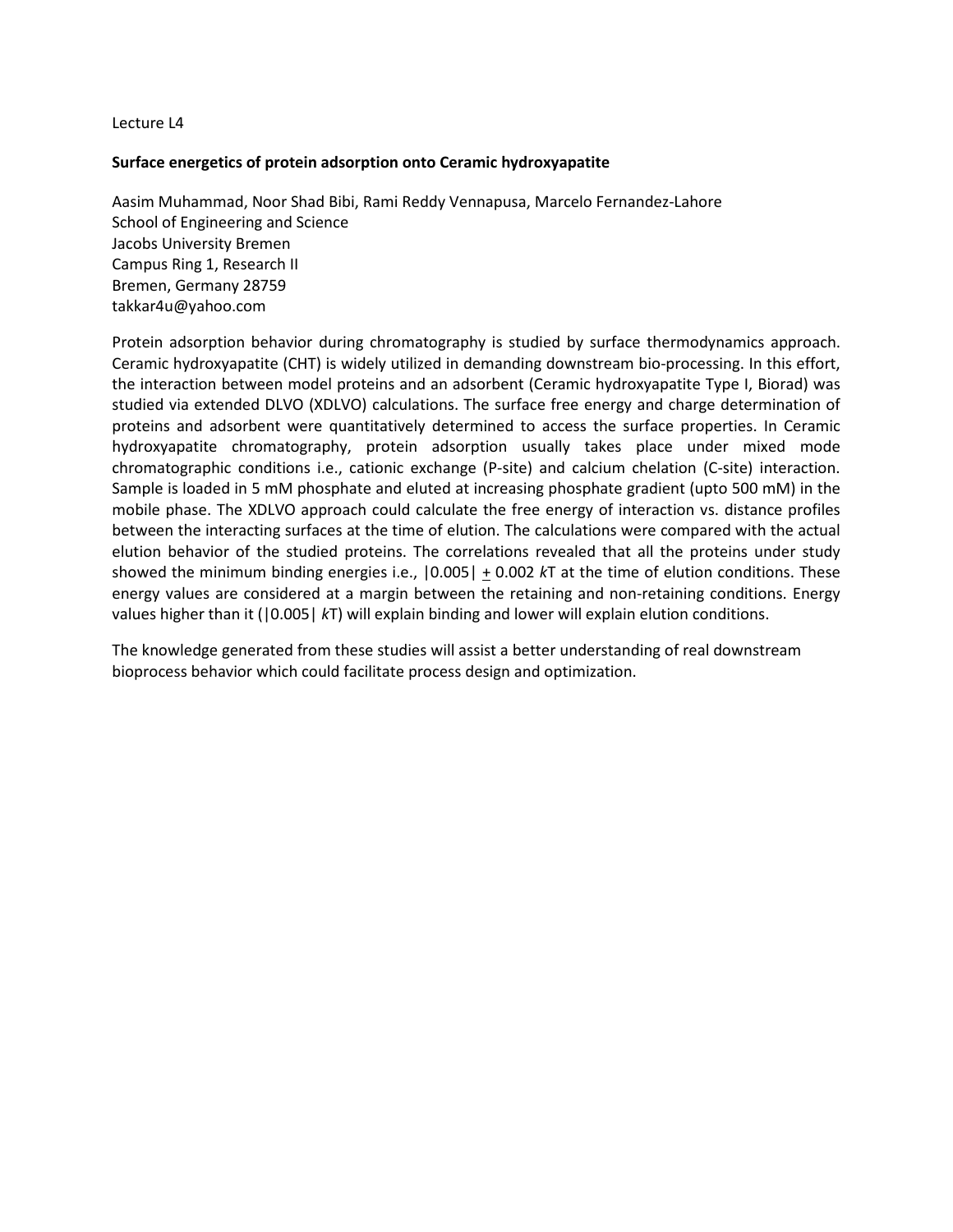## **Advances in Mixed-Mode Hydrophilic Interaction/Cation-Exchange Chromatography of Peptides**

Robert Hodges, Colin Mant Biochemistry and Molecular Genetics University of Colorado School of Medicine 12801 East  $17<sup>th</sup>$  Avenue Aurora, Colorado 80045 [Robert.hodges@ucdenver.edu](mailto:Robert.hodges@ucdenver.edu) 

The term hydrophilic interaction chromatography (HILIC) was originally introduced to describe separations based on solute hydrophilicity, with the presence of a high organic modifier (generally acetonitrile) promoting hydrophilic interactions between the solutes and a hydrophilic stationary phase. Solutes are then eluted in order of increasing hydrophilicity, in direct contrast to reversed-phase highperformance liquid chromatography (RP-HPLC), where solutes are eluted from a hydrophobic stationary phase in order of increasing hydrophobicity. This laboratory took the concept of HILIC a stage further by taking advantage of the inherent hydrophilic character of ion-exchange, specifically strong cationexchange (CEX), by subjecting peptide mixtures to linear salt gradients in the presence of high acetonitrile concentrations. This approach, termed mixed-mode HILIC/CEX, takes simultaneous advantage of both the charged character of peptides as well as any hydrophilic/hydrophobic properties they possess. This presentation compares the relative merits of these three HPLC modes for peptide separations, both as individual separation modes and as complementary approaches to separations of complex peptide mixtures. We have always believed that a rigorous assessment of HPLC modes for peptide separations, as well as different stationary phases and conditions within an individual separation mode, is best effected by the use of *de novo*-designed peptide standards. Thus, we assessed the performance of a RP-HPLC column (HALO Peptide ES-C18), a HILIC column (HALO Penta HILIC) and an ion-exchange column (PolySULFOETHYL A) operated in mixed-mode (HILIC/CEX) through separations of four sets of synthetic peptide standards: (1) five random coil standards with a small progression of overall hydrophobicity; (2) four random coil standards with increasing net positive charge (+1 to +4); (3) three groups of nine random coil standards (+1, +2 and +3 groups), with very subtle progressions of hydrophobicity within the three groups; and (4) two groups of highly charged amphipathic α-helical standards (+7 and +11 groups), with subtle progressions of overall hydrophobicity within the two groups. We believe our results serve to inform the researcher as to the most suitable HPLC mode for specific requirements as well aid in choosing the most promising approach to utilizing a specific column or combination of columns for peptide analysis.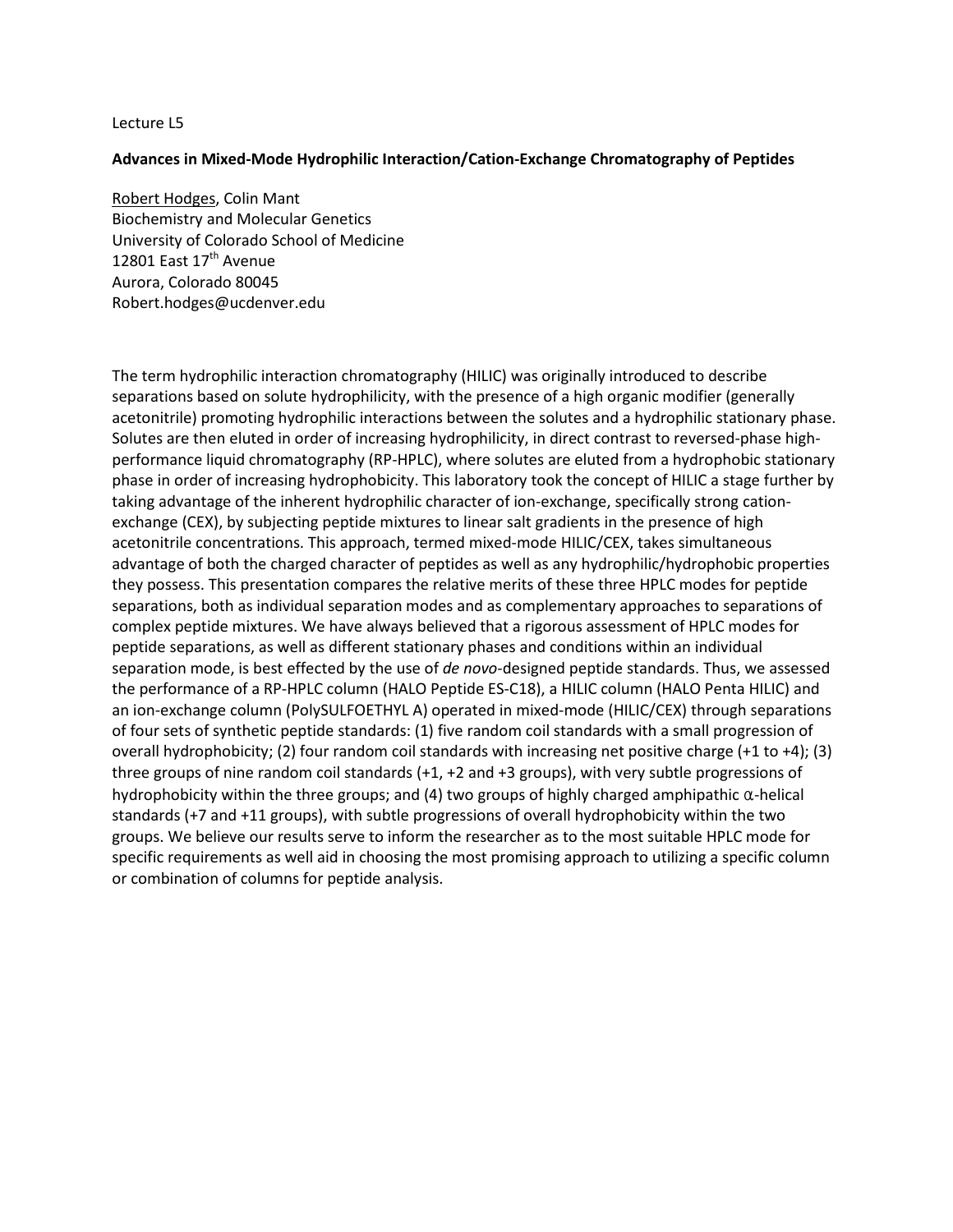# **Hydrophobic contribution of amino acids into RP-HPLC peptide retention: sequence-specific retention prediction based on proteomics measurements**

Oleg Krokhin, Vic Spicer Internal Medicine University of Manitoba 799 JBRC, 715 McDermot Avenue Winnipeg Manitoba, R3E 3P4 Canada krokhino@cc.umanitoba.ca

The ability to predict a peptide's RP LC retention time offers significant advantages for data analysis and method development in proteomics. Conversely, proteomic measurements provide a virtually unlimited source of peptide retention information, which can be used to better understand the peptide retention mechanisms through the development of retention prediction models. Our Sequence Specific Retention Calculator (SSRCalc) model combines knowledge acquired over years of studying peptide's RP LC, and attempts to better understand the role of ion-pairing mechanisms in peptide retention using novel multi-parametric optimization procedures and massive proteomics-derived data.

Recently we compared the hydrophobic contributions of individual amino acids under two approaches: values determined by a classical "designed peptide" collection, and those from a proteomics-derived "random peptide collection" for the SSRCalc model optimization. Strikingly, the retention coefficients determined by SSRCalc optimization [1] were found to be virtually identical to the intrinsic hydrophobicity values determined by designed peptide method (Hodges and co-workers [2]) for all residues except those charged at acidic pH- Arg, Lys, His. The high degree of coefficients similarity for neutral residues confirms the correctness of SSRCalc's accounting for nearest-neighbor and conformational effects in peptide retention. The unique behavior of the basic residues is related to the dualistic character of the RP peptide retention mechanism, where both hydrophobic and ion-pairing interactions are involved. Our findings suggest that the hydrophobicity/hydrophilicity of charged residues cannot be assigned correctly without taking into account overall peptide hydrophobicity.

The hydrophobicity values obtained as a result of predictive model optimization using typical tryptic peptides correctly describe amino acid's contribution for a "random coil" peptide conformation. Being transferred into the constrained environment of interactions between C18 phase and amphipathic helical peptides, amino acids demonstrate significant differences in behavior. The hydrophobic contributions of amino acids in helical conformation are determined by their position (hydrophilic or hydrophobic face) and the overall stability of the helical structure upon the interactions. For example, the simple substitution of Ala for Val could provide either an increase and decrease in RPLC retention. The designed peptide approach is preferable for detailed study of the interactions of amphipathic helical structures, while random peptide datasets shows greater variability in helical structures. Further developments in peptide retention prediction will require detailed studies incorporating the best practices of random peptide dataset and designed peptide approaches.

1. O.V. Krokhin, Anal Chem 78 (2006) 7785.

2. C.T. Mant, et al., Biopolymers 92 (2009) 573.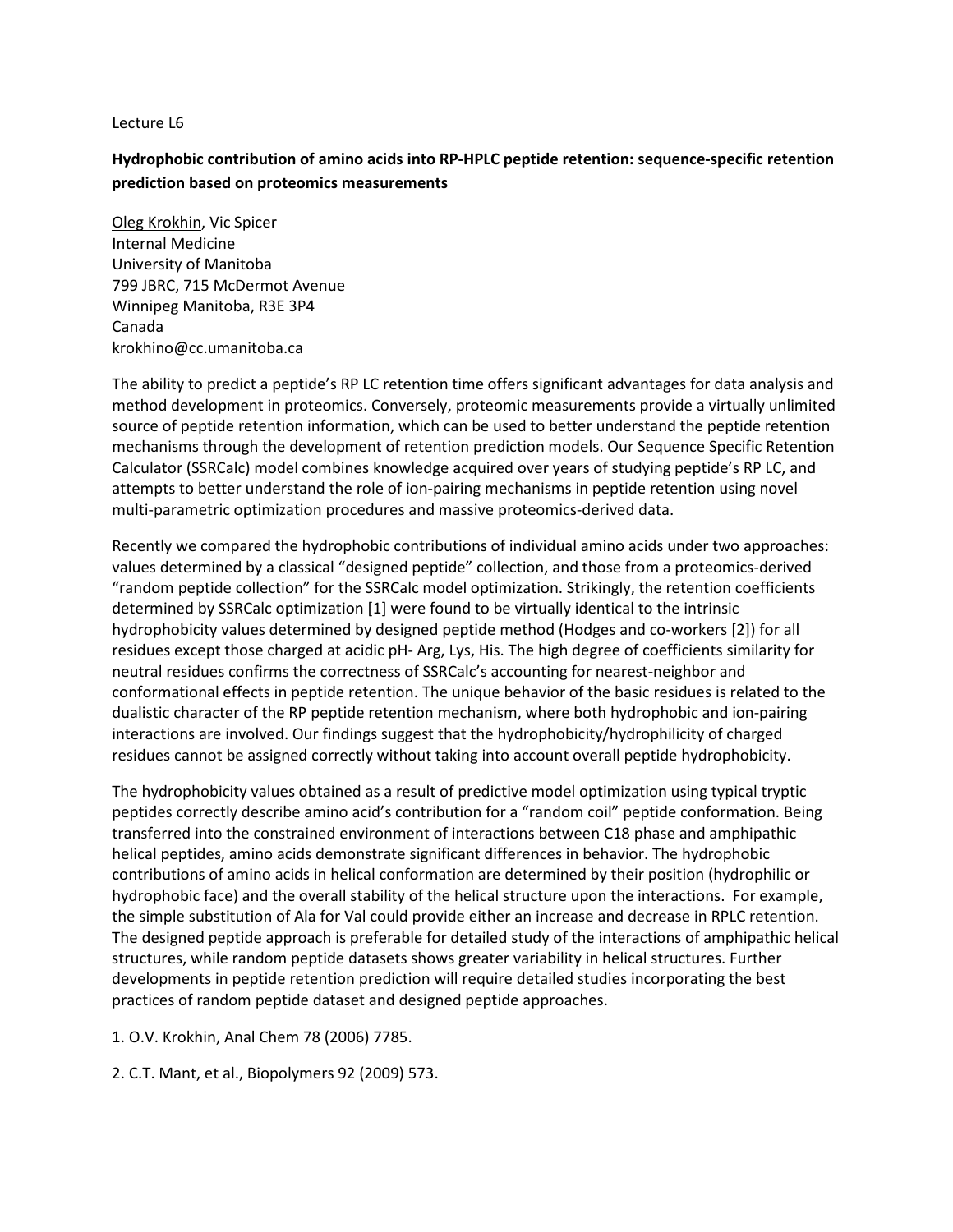# **Affecting Reversed-Phase Chromatography of Peptides Under MS-Compatible Conditions**

Hillel K. Brandes, David S. Bell, Craig R. Aurand LSR&D Sigma Aldrich / Supelco 595 N Harrison Rd Bellefonte, PA 16823

Peak elution of peptides on silica-based reversed-phase alkyl phases under the common MS-compatible condition of dilute formic acid is generally not as symmetrical or efficient as with the traditional UVbased methods with dilute trifluoroacetic acid (TFA). This is a phenomenon that may involve chargecharge interactions between the peptide analytes as well as between the peptide and silica surface. Therefore, such interactions may be mitigated by pH and/or cations in solution that may function as counterions in an ion-exchange process. We elucidate the chromatographic behavior of reversed-phase peptide separations as a function of pH and counterion concentration. The impetus to explore this is driven by rapid growth in peptide drug candidates and peptide-based active pharmaceutical ingredients.

Peptides of various basicities were chromatographed, and peak efficiency and symmetry recorded as a function of acidic modifier, pH and/or counterion concentration. Data analysis deciphered mechanistic reasons for poorer peak shape of peptides with formic acid (as compared to traditional methods with TFA. Peak shape of basic peptides was affected by the concentration of the acidic ion-pair reagent (TFA or formate), which in turn is controlled by pH relative to pKa of the ion-pairing anion. Concentration of the cation counterion, independent of pH, did mitigate against poor peak shape. Control of mobile phase pH not only effects peptide peak shape, but can be very significant in affecting selectivity as well.

Optimal mobile phase conditions for reversed-phase LC-MS peptide chromatography depends in part, on the nature of the peptides being analyzed. Not only is peak shape and selectivity varied by relatively minor changes in pH, but the results are also affected by the peptide basicity.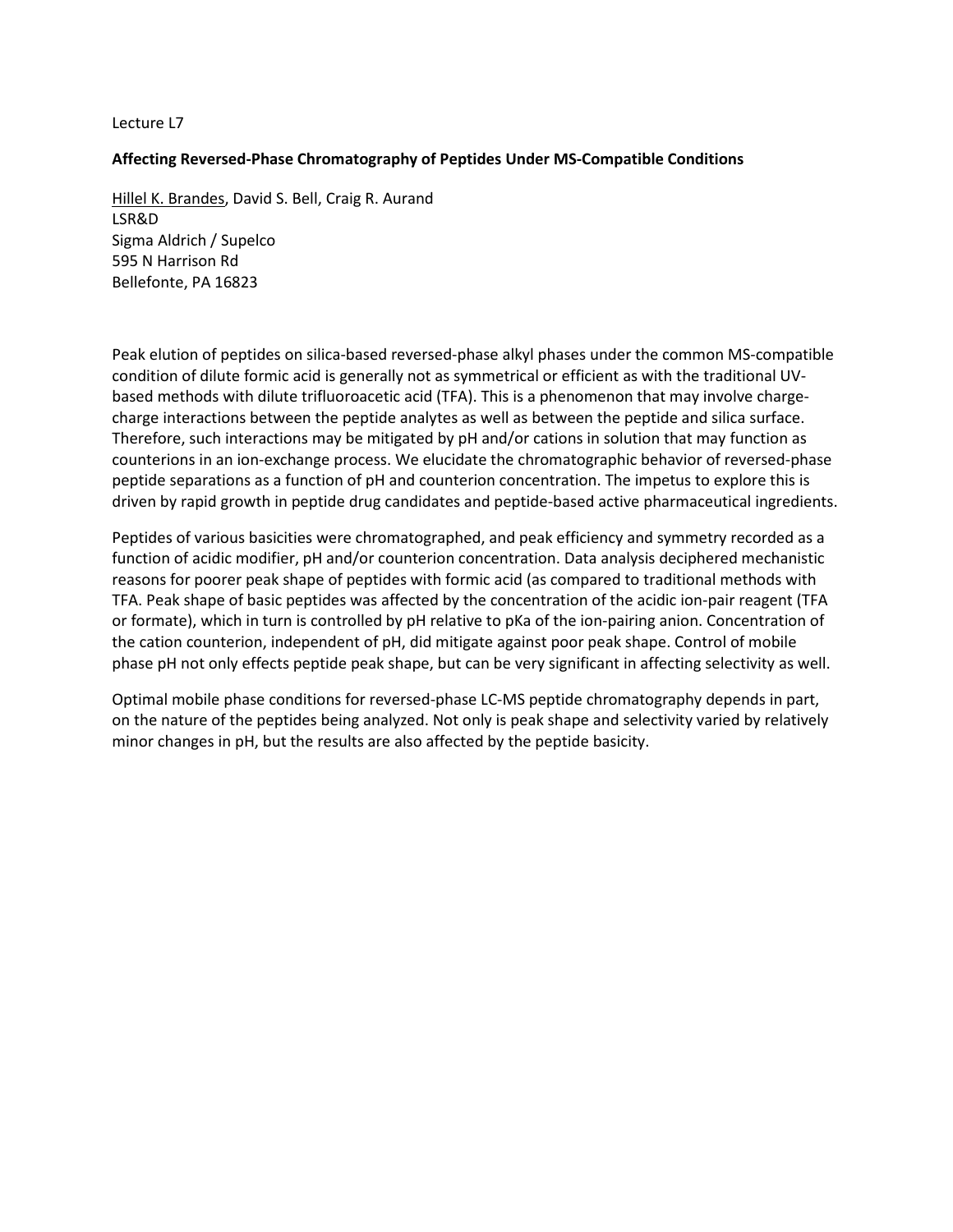# **A new approach for mAb aggregate characterization using HI- and SE-HPLC in combination with FL and MALS detection**

Werner Conze, Judith Vajda, Egbert Mueller Technical Customer Support Tosoh Bioscience GmbH Zettachring 6 Stuttgart 70567 Germany werner.conze@tosoh.com

A growing therapeutic and diagnostic demand for monoclonal antibodies (mAb) has led to higher concentrated fed stocks. Such high titer fed stocks from mammalian cell culture may contain high aggregate levels. Aggregates may cause severe side-effects to a patient, therefore it is crucial to establish a sensitive and reliable method to quantify these possible aggregates. A standard QC method is SE-HPLC (Size Exclusion HPLC) in line with a UV-detector and now a day to a greater extent MALS as a second detector.

In our study we developed a method using Hydrophobic Interaction Chromatography (HIC) and fluorescence (FL) detection to increase sensitivity and peak resolution of mAb (IgG1) aggregates. A salt mixture of citrate and NaCl for HIC showed an improved resolution compared to Size Exclusion Chromatography (SEC). In addition the use of fluorescence gave us the possibility of a sensitive analytic with a very good Signal/Noise ratio. Also we compare the minimum amount of protein needed for detection with SEC-MALS analysis.

Further we were interested to learn more about the spatial form of aggregates. Using our new developed method and additional SEC with viscosimetry we were able to propose an approximate structure for the mAb aggregates.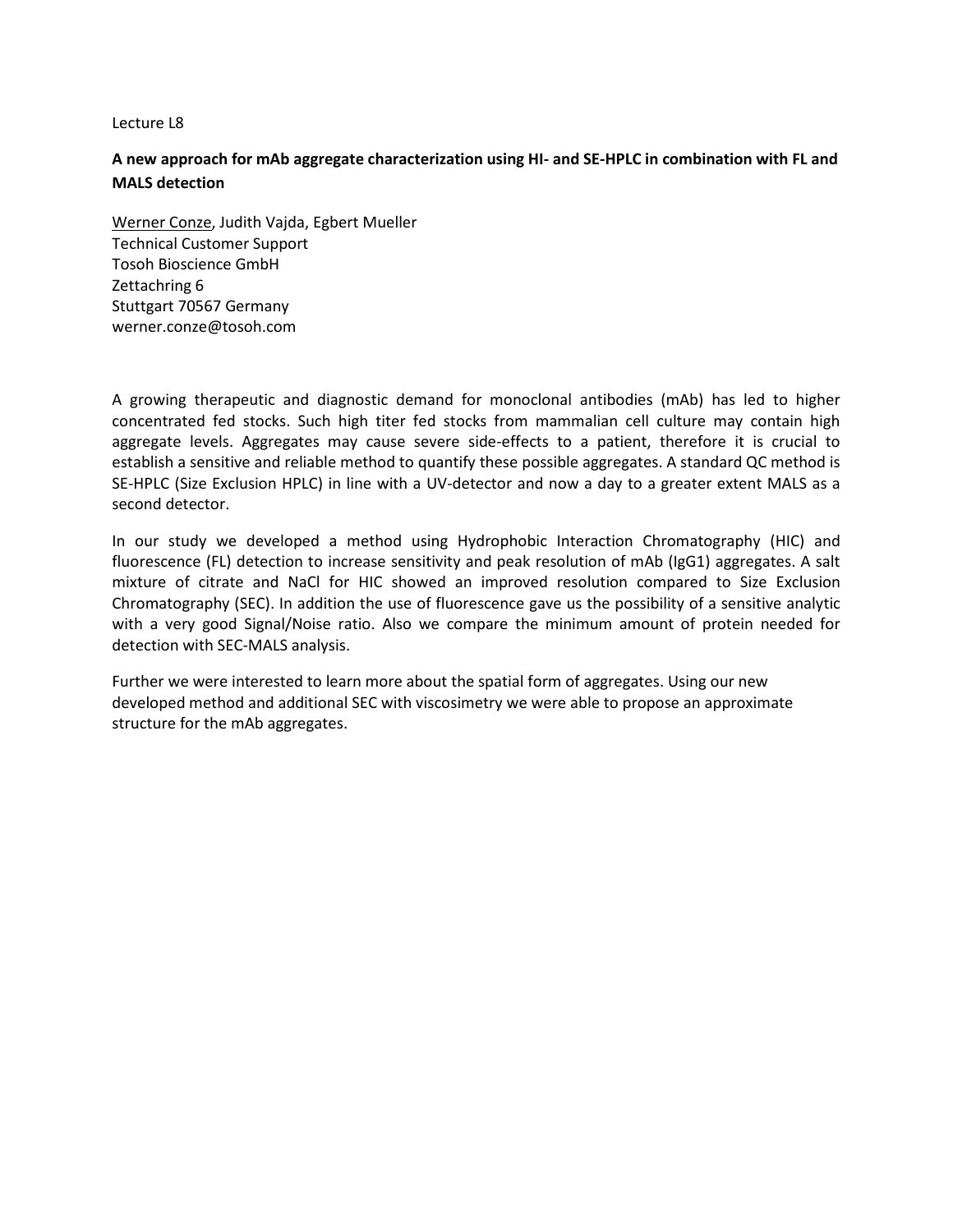## **Antibody Solution Kit for Separation and Characterization of Monoclonal Antibodies**

Haiying Chen, Xueying Huang, Helen Gu, Katherine McGlauglin Marketing Sepax Technologies, Inc 5 Innovation Way Newark, Delaware 19711 [hchen@sepax-tech.com](mailto:hchen@sepax-tech.com)

Monoclonal antibodies have been increasingly becoming drug candidates for disease therapeutics. Due to the molecular complexity of monoclonal antibodies, the characterization remains a challenge and required step throughout the development and manufacturing process. In order to determine the efficacy of the molecules, aggregation, heterogeneity such as charge variants, C-terminal lysine processing, deamidation, glycosylation must be screened for their structural and biological changes. Antibody solution kit offers a complete separation solution for monoclonal antibody analysis and characterization. In the kit, the Zenix<sup>™</sup>-300 size exclusion chromatographic (SEC) column is designed for high efficiency and resolution separation of monoclonal antibody monomers, aggregates, fragments, heavy and light chain subunits. With its uniform, hydrophilic, and neutral nanometer thick films chemically bonded on high purity silica, the non-specific interaction between proteins and column surface is minimized to result in high resolution of monoclonal antibody separation. The antibody solution kit provides Antibodix<sup>TM</sup> NP3 weak cation exchange column to separate the charge variants. Multiple mobile phase systems were investigated for optimum charge variant separations. With its nonporous polymer bead, the Antibodix<sup>TM</sup> WCX is suitable for resolving slightly different structures of monoclonal antibodies within a wide pH range of 2-12. For studying more detailed structure of monoclonal antibodies, a reversed phase Bio-C8 column in the kit offers the high resolution separation of Fab, Fc fragments after the papain cleavage of the whole antibody, and heavy, light chains with organic mobile phase system. Bio-C18 reversed phase column provides a solution to study primary structure of monoclonal antibodies and peptide variants. With Zenix™-300 SEC, Antibodix NP3, Bio-C8 and Bio-C18, antibody solution kit offers a complete set of tools for monoclonal antibody analysis.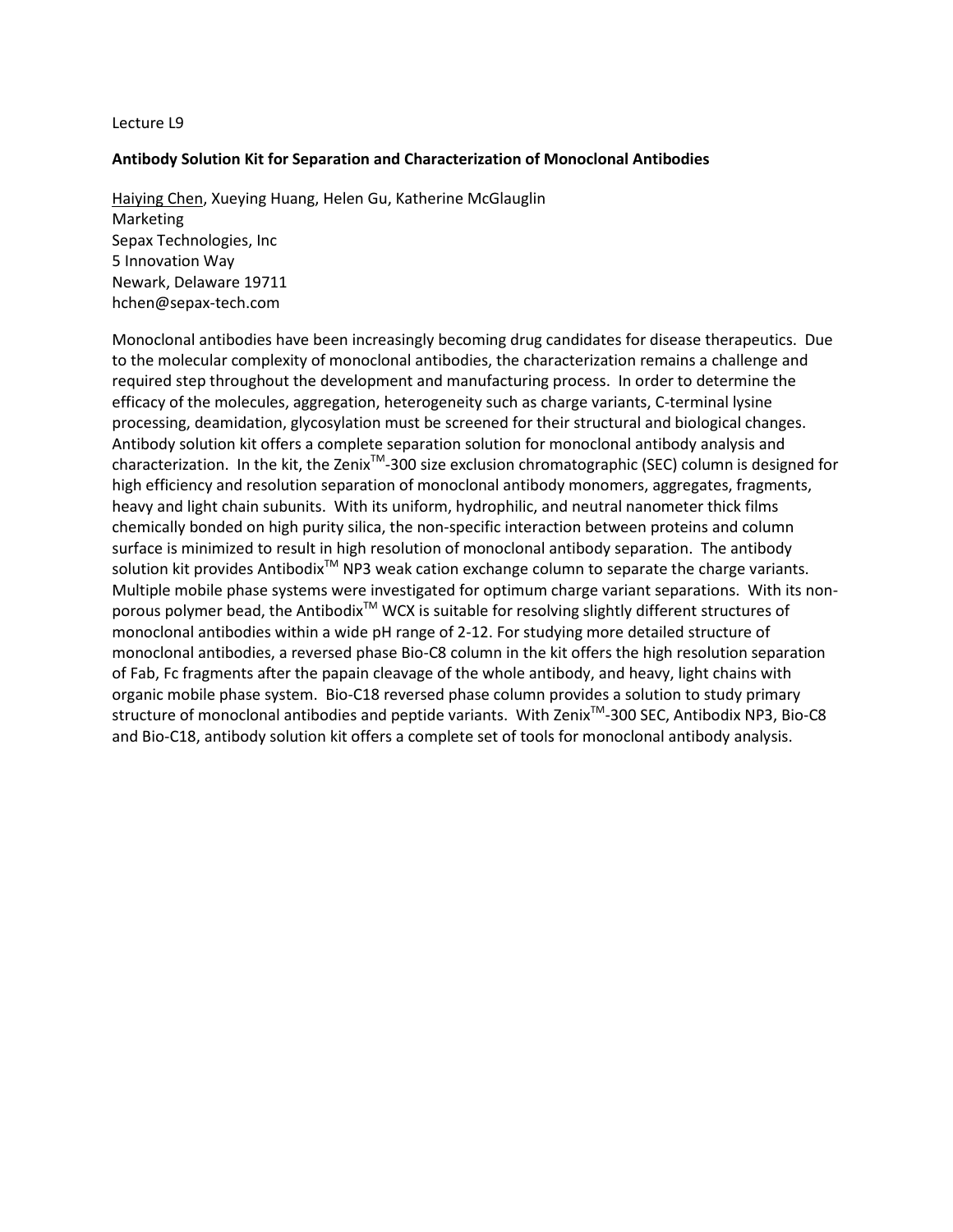## **Developing Next Generation IMS-MS Techniques for Analyzing Biological Mixtures**

David Clemmer Department of Chemistry Indiana University Bloomington, Indiana 47405 [clemmer@indiana.edu](mailto:clemmer@indiana.edu)

This talk will describe recent efforts to develop high resolution ion mobility/mass spectrometry techniques for the analysis of complex biological mixtures. Several years ago, our group developed a nested ion mobility/time of flight mass spectrometry method that is useful for characterizing complex protein and metabolite mixtures. This approach couples naturally to condensed-phase chromatographic techniques. One drawback of the approach is that it only utilizes information about the precursor ion and collisionally-induced fragment ion masses. In the last year we have combined ion mobility methods and overtone mobility methods with an ion trap that is equipped with 157 nm photodissociation capabilities. This approach makes it possible to first separate isomers and then follow unique fragments that are formed with multiple MS analyses of the fragments that are generated by photo- or collision induced-dissociation techniques. The approach is at an early stage. Examples including the resolution of mixtures of carbohydrate isomers will be given. Advantages and disadvantages of the methods will be discussed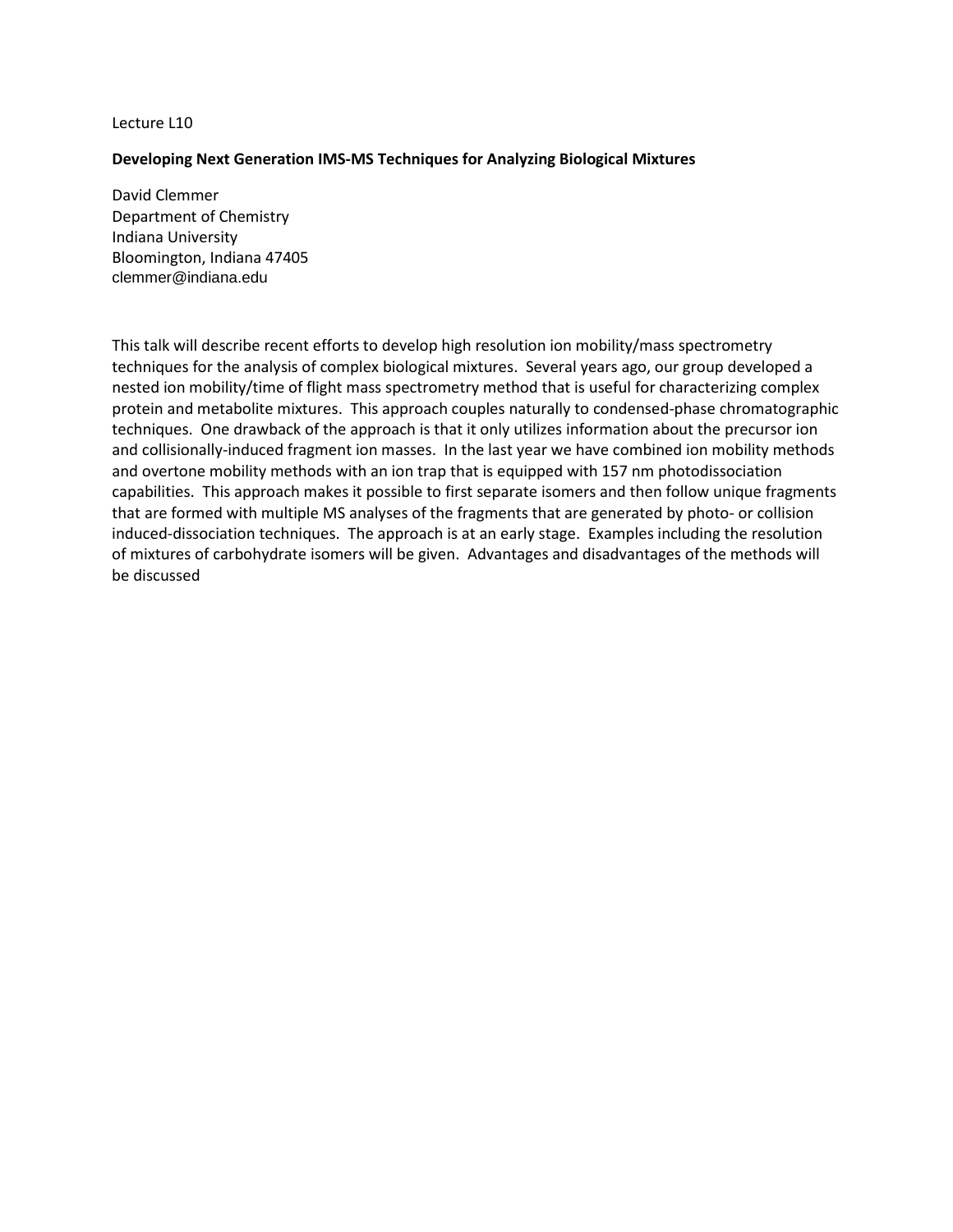### **The Chicken as an Experimental Model for Biomarker Discovery in Epithelial Ovarian Cancer**

Adam Hawkridge Department of Chemistry North Carolina State University 2620 Yarbrough Dr., Box 8204 Raleigh North Carolina 27695 [adam\\_hawkridge@ncsu.edu](mailto:adam_hawkridge@ncsu.edu)

Epithelial ovarian cancer (EOC) remains the most lethal gynecological cancer in the Western world due to a combined lack of effective therapeutics and screening strategies. The dearth of effective EOC screening strategies has been attributed to several factors including the heterogeneous pathogenesis of EOC, difficulty in obtaining significant numbers of early-stage human EOC tumors, and few experimental models. The chicken, however, is emerging as a promising animal model for studying EOC because the onset of disease is spontaneous with high prevalence rates (5-35%), the genotype and phenotype is similar to human EOC including CA-125 expression, the mutational frequency of the p53, and the upregulation of HER-2/neu, and specific to our interests is the ability to collect longitudinal blood samples without sacrificing the animal. The strengths of the chicken as an experimental model of EOC forms the foundation for our efforts to study intra- and inter-individual biological variability with advanced mass spectrometry-based technology as a function of health and disease.

Blood was drawn from 148 age-matched B-strain chickens starting at 2.5 years of age every three months for one-year followed by tissue resection and preservation. Pathological assessment of the tissues confirmed that 7% of the birds developed EOC. A global shotgun proteomics LC-MS/MS study of selected longitudinal plasma samples and matched tissues identified several candidate protein biomarkers for further study. Plasma proteins serum albumin, vitellogenin-I, transthyretin, apolipoprotein A1, and a newly discovered form of ovomacroglobulin were quantified both within- and between 14 birds (5 = healthy, 3 = early-stage EOC, 2 = late-stage EOC, and 4 = cancers other than EOC) via protein cleavage isotope dilution mass spectrometry (PC-IDMS) and selected reaction monitoring (SRM). Concurrent to these efforts, a global untargeted LC-MS/MS-based metabolomics study of the same longitudinal plasma samples used in the SRM study was initiated to identify potential small molecule biomarkers and complement the existing proteomics datasets. The results of these studies will be discussed in the context of the many technical challenge that exist for biomarker discovery, the power of longitudinal plasma analysis and it's implications in biomarker discovery and diagnosis (i.e., personalized medicine and the index of individuality), and future directions for using the chicken as an experimental model for EOC.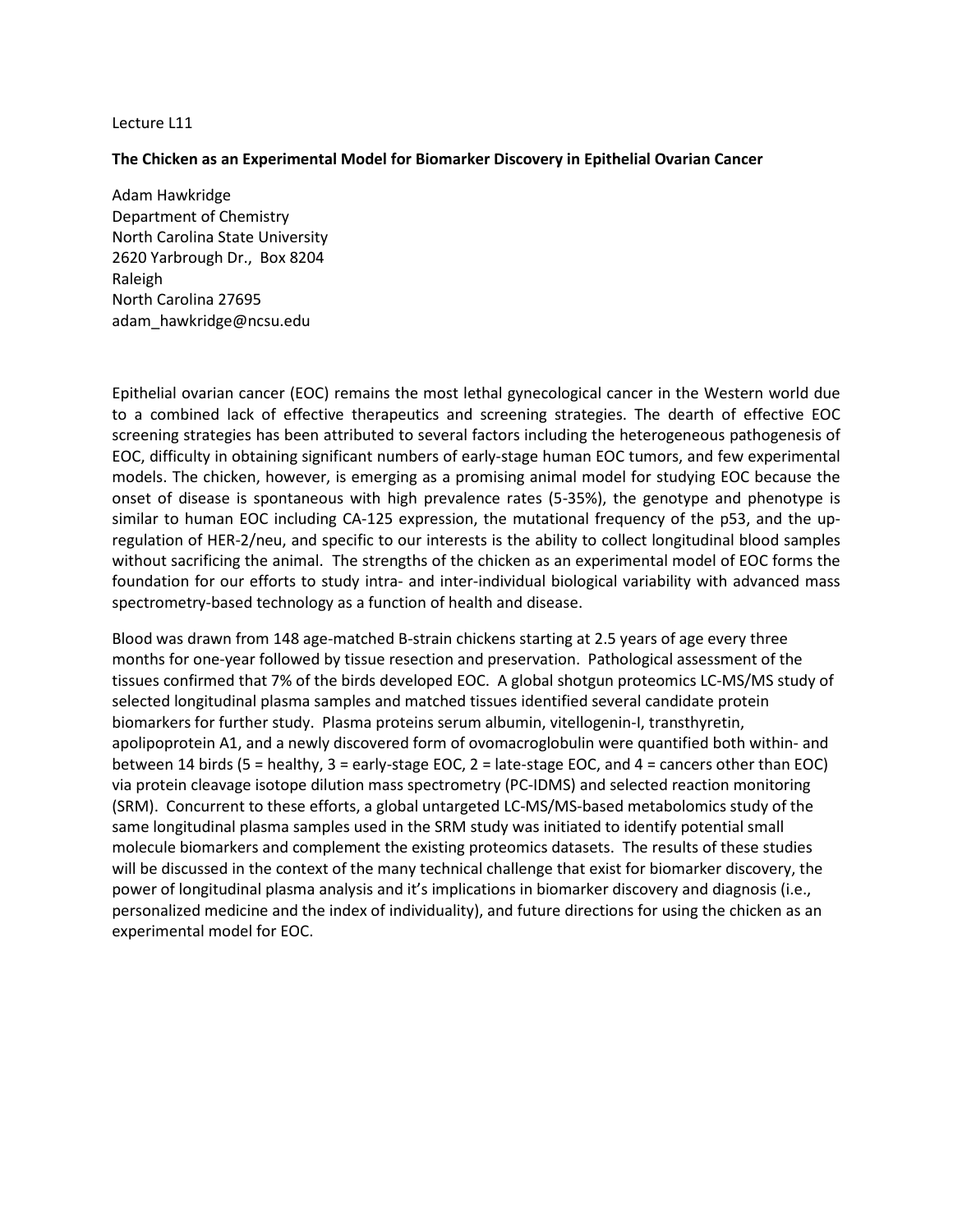# **Accurate, High-Throughput Identification of Stable Protein Complexes using a Tagless Strategy**

Ming Dong, Haichuan Liu, John-Marc Chandonia, Maxim Shatsky, Steven E. Brenner, Lee Yang, Terry C. Hazen, Jil T. Geller, Megan Choi, Evelin D. Szakal, Jian Jin, H. Ewa Witkowska, Adam P. Arkin, Mark D. Biggin Genome Science Department LBNL 1 Cyclotron Road Berkeley CA 94720 mdong@lbl.gov

We describe a novel method for identification of stable, soluble protein complexes in microbes. Our strategy is based on the premise that the great majority of such complexes will survive intact through a series of orthogonal chromatographic methods, with complex components having correlated elution profiles. A major challenge is the potential for false positives (FP) caused by co-elution of proteins that are not part of a complex.

The soluble components of biomass extract are separated using a series of chromatographic columns. The elution profiles of each protein across one or more chromatographic steps are measured with the aid of mass spectrometry and iTRAQ reagents (Dong et al., 2008, *J Proteome Res.* 7:1836-49). For every region of elution space where two proteins overlap, Pearson correlation coefficients are calculated between vectors of normalized relative protein amounts estimated using iTRAQ. These data are used to train a random forest classifier to identify true interactions in a manually curated gold standard (GS) set. We compare the discriminating power of these proteomic data to that of other high-throughput data, such as correlation of gene expression profiles.

As a pilot study, we demonstrate this technique in identifying a high-precision subset of stable protein complexes in *Desulfovibrio vulgaris*, a model bacterium potentially useful for bioremediation via immobilizing toxic heavy metals in soils at DOE sites. Our method is able to identify 66% of GS interactions present in our proteomic data at a 0 FP rate; using the same thresholds results in the prediction of 854 novel interactions.

This strategy is effective at identifying a subset of stable inter-protein interactions in a bacterial proteome at high precision. Advantages of this approach include not requiring a mutant library (needed for alternative tag-based approaches), and a low FP rate.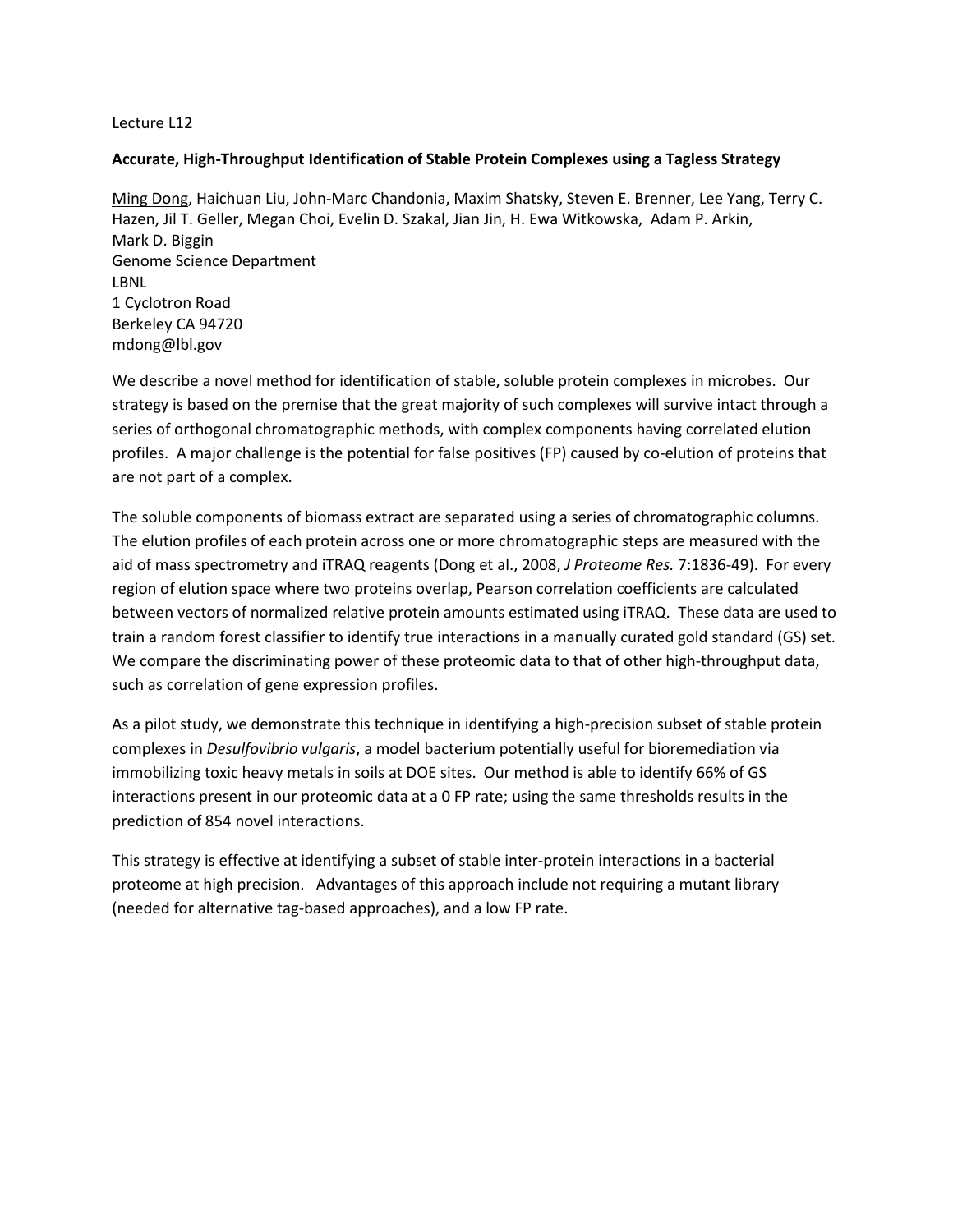### **An Integrated Glycomics Approach Towards an Assay for Cancer Biomarkers**

David Lubman, Yashu Liu, Jintang He, Jorge Marrero Surgery University of Michigan 1150 West Medical Center Drive, MSRB1 Rm A510B Ann Arbor MI 48109 [dmlubman@umich.edu](mailto:dmlubman@umich.edu)

We have developed an integrated platform to discover glycoprotein biomarkers in serum. This platform has been applied to several cancers for early detection. In this talk we will discuss a novel work-flow for detection of cancer in hepatocellular cancer, ovarian serous cancinoma and pancreatic cancer. This work-flow uses a combination of microarray and mass spec based technologies. We first deplete the 14 highest abundance proteins and analyze the high abundance proteins based on MALDI-MS of their glycans. Glycan markers for HCC and pancreatic cancer have been identified based on changes in haptoglobin and macroglobulin fucosylation. We extract the remaining proteins and search for gross changes in their glycan structures using lectin arrays to investigate differences in carbohydrate content on serum glycoproteins. This procedure has been performed on sets of samples from HCC and cirrhosis patients where the lectin arrays indicate that the intensity for AAL and LCA was significantly higher in HCC, indicating an elevation of fucosylation level. Then serum from 10 HCC samples and 10 cirrhosis samples were used to screen the altered fucosylated proteins by a combination of isotopic labeling, lectin extraction and LC-MS/MS. Using this method a set of 9 potential glycosylated proteins showing differences in expression were identified for further analysis. Using these target markers 27 HCC and 27 cirrhosis serum samples were used for lectin-antibody arrays to validate the change of these fucosylated proteins. C3, CE, HRG, CD14 and HGF were found to be biomarker candidates for distinguishing early HCC from cirrhosis. Further work using a phase 1 validation set based on elisa and lectin-elisa assays showed that HGF and HGF+CD14 could provide an AUROC of 0.79 and 0.8 matching that of the currently used marker AFP but with improved sensitivity in detection. These markers are currently undergoing a phase 2 blinded serum marker validation. This integrated platform using a combination of microarray and mass spectrometry techniques has also been recently used to identify a panel of markers for ovarian serous carcinoma and pancreatic cancers which are now undergoing initial validations.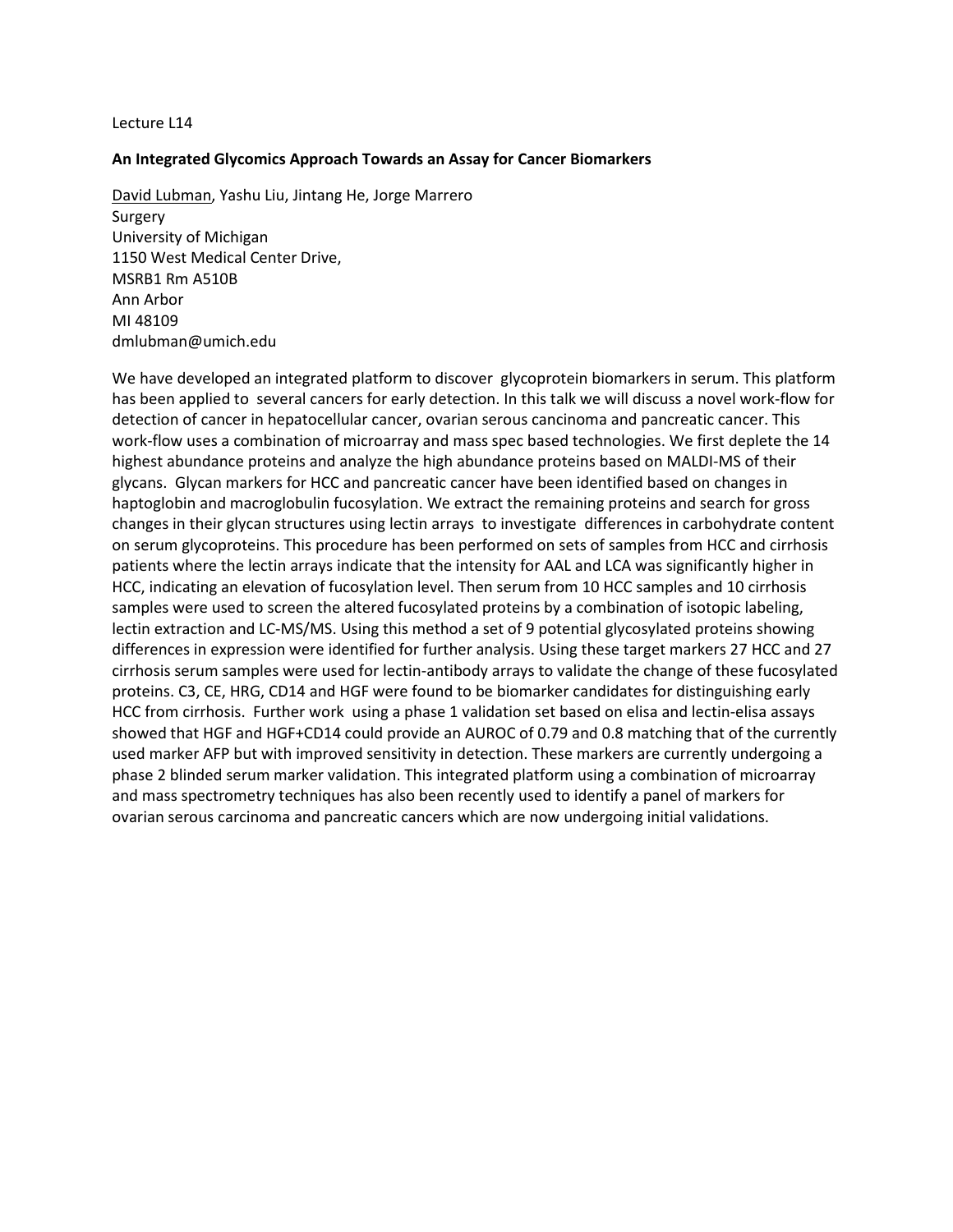# **Making Glycomics Quantitative**

Ron Orlando, Shujuan Tao, Jesse Hines Biochemistry & Molecular Biology and Chemistry CCRC/UGA 315 Riverbend Rd Athens GA 30602 Orlando@ccrc.uga.edu

Glycosylation is one of the most common post-translational modifications encountered in eukaryotic systems. One of the analytical challenges facing scientists in the characterization of glycoproteins involves the ability to identify and quantify changes in the attached glycans. This topic is of importance to a variety of researchers ranging from those involved in the batch-to-batch analysis of recombinant glycoproteins to those involved in glycomics.

One of the most accurate methods currently available for quantification involves the use of isotopic labeling followed by mass spectrometric detection. To this end, we have developed a range of *in vivo* and *in vitro* isotopic labeling strategies for glycan quantification. Two of these approaches use isotopic variants of methyl-iodide  $(^{12}CH_{3}I/^{13}CH_{3}I$  and  $^{13}CH_{3}I/12CH_{2}DI)$  to label the glycans during permethylation. The third *in vitro* procedure incorporates <sup>18</sup>O during PNGaseF deglycoslation. Because this labels only one site per glycan, the reproducibility is significantly improved compared to the permethylation approaches. A second advantage is that  $^{18}$ O labeling allows glycans from two samples to be combined prior to clean-up and permethylation, therefore eliminating errors resulting from parallel sample processing. The *in vivo* approach relies on the hexosamine biosynthetic pathway that uses the sidechain of glutamine as its sole donor source of nitrogen for aminosugars in the production of sugar nucleotides, and offers all of the benefits associated with SILAC, including the investigation of glycan turnover rates.

Even with these developments, it is not possible to quantify individual glycans present in a mixture of isomeric glycoforms. To solve this issue, we have been developing novel MS compatible separation strategies using uPLC and a variety of mobile/stationary phases, particularly reversed-phase and HILIC. To date, we have been able to demonstrate baseline separations of glycans that differ only in the position of sialic acid attachment, and are working on resolving branching isomers.

This presentation will summarize both of these efforts, and will discuss our overall strategies for the quantification of individual glycans released from both simple (individual recombinant proteins) and complex (glycomic) samples.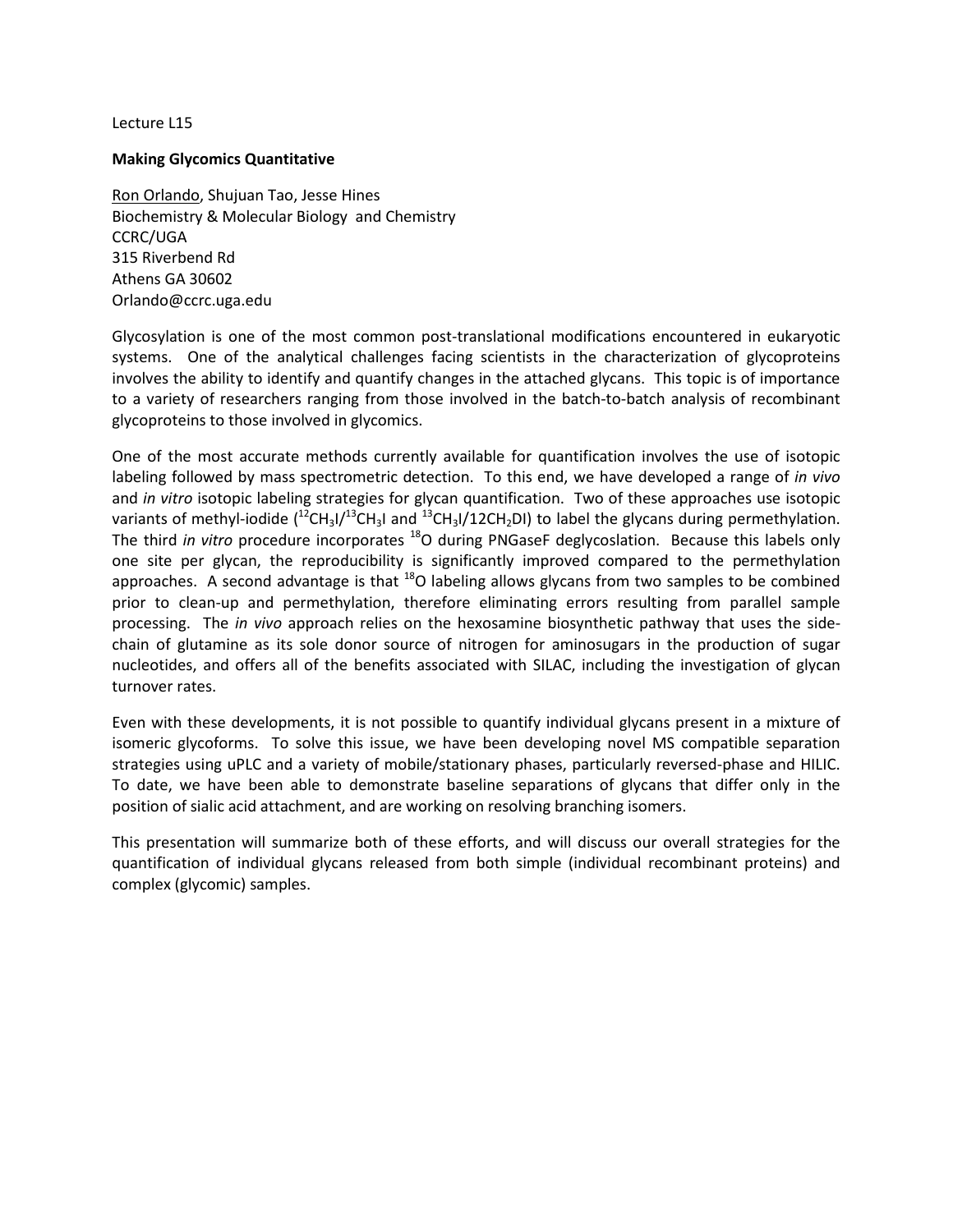# **Characterization of the Unusual Glycosylation of Maize-Derived Recombinant Bovine Trypsin**

Kevin Ray, Pegah Jalili Analytical R&D Sigma-Aldrich 2909 Laclede Ave St. Louis 63021 kevinray@prodigy.net

Trypsin, a pancreatic serine protease, is an important protein used in applications including cell culture and pharmaceutical protein production. Due to safety and regulatory concerns, there is high demand for non-animal sources of trypsin. Recombinant bovine trypsin has been produced in transgenic maize as an alternative to the animal-derived reagent.

We have undertaken a series of analyses to comprehensively determine the biochemical properties of maize-derived trypsin. The recombinant trypsin was found to be identical to the native protein, with the exception that two primary molecular weight forms were observed in the maize-derived product by SDS-PAGE. MALDI analysis of chemically-released glycans and ESI-MS of the intact protein revealed that the recombinant trypsin contained seven major glycoforms. LC-MS/MS analysis indicated that all glycans were attached to a single tryptic peptide containing several potential glycosylation sites.

A novel approach utilizing an immobilized non-specific proteolytic enzyme, pepsin, to further process the glycopeptide was employed to generate a series peptides that enabled location of the site of glycosylation by LC-MS/MS. The glycans were determined to be attached to a nonconsensus Nglycosylation site on the protein.

This presentation will highlight the strategies used for characterization of recombinant trypsin, with a focus on the elucidation of its unusual glycosylation.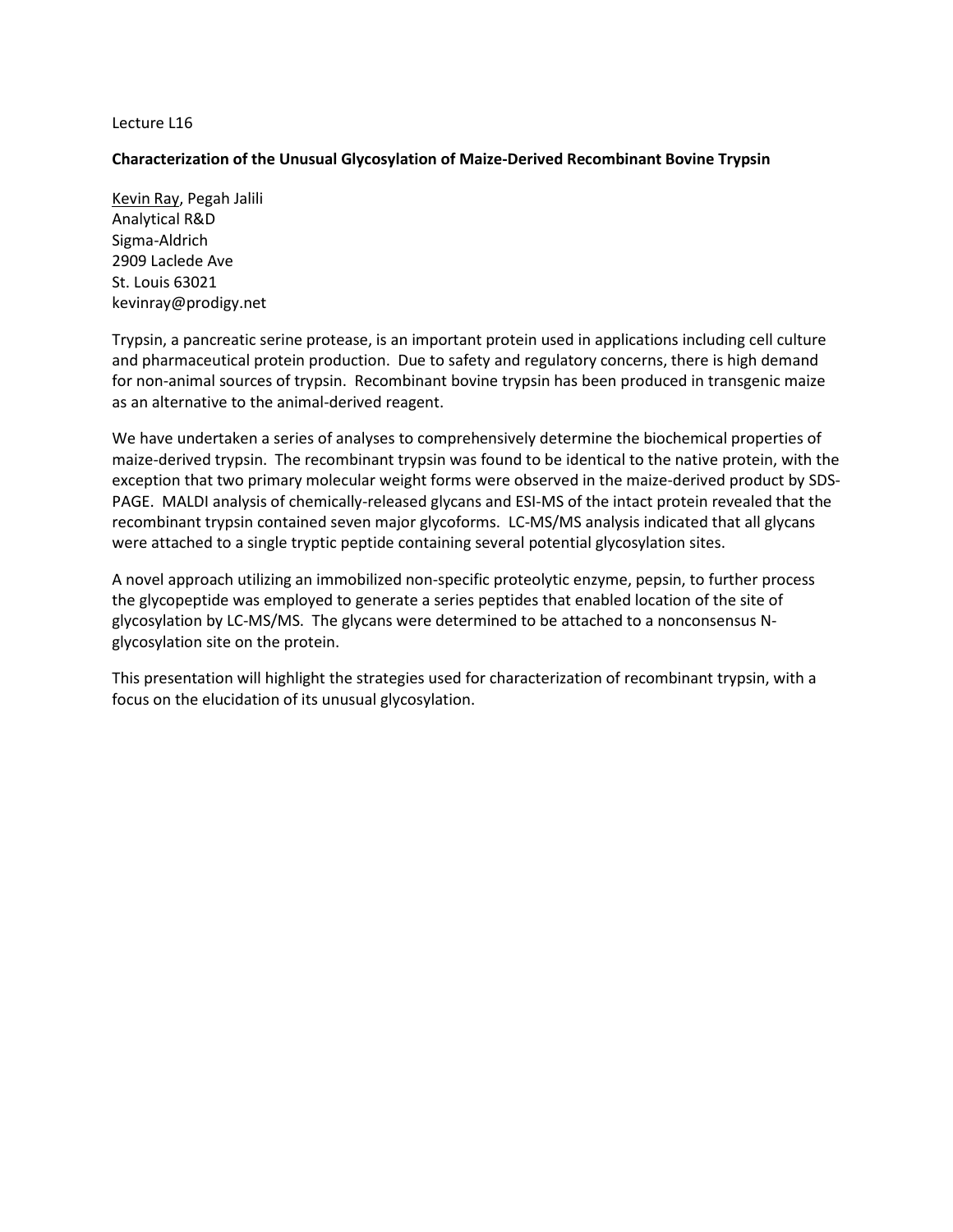## **Separation of Virus and Virus-like Particles by Chromatography**

Alois Jungbauer Department of Biotechnology BOKU Muthgasse 18 Vienna 1190 Austria [alois.jungbauer@boku.ac.at](mailto:alois.jungbauer@boku.ac.at)

Modern vaccines and virus based delivery vehicles are produced in cell culture, while traditional vaccines are produced in the amnion fluid of eggs. Baculoviruses are produced in SF9 cells and Hi5 cells. They are important hosts cells for production of virus like particles by overexpressing respective virus antigens at the surface of the baculovirus as previously shown for influenza virus. A laboratory scale process for separation of baculovirus virus with polymethacrylate monoliths so-called CIM-disks and CIM tubes have been developed with an overall yield of up to 70%. Virus is loaded at intermediate salt concentration and eluted by a step salt gradient. Loading volume depend highly on the harvesting time of the virus or VLP. Early harvest can be loaded up to 500 column volume breakthrough whereas late harvest can be loaded only up to 40 column volume breakthrough. A protein free virus or VLP can be obtained when the capture step with monoliths is connected to size exclusion chromatography. Thereby it is also possible to separate virus from VLP and DNA. The viruses and the VLP can be purified to homogeneity with a high yield of infectious virus as measured by plague assays. A full purification cycle starting from clarified culture supernatant can be accomplished within a day. Furthermore we will address the so-called flow entrapment of viruses in monoliths. Our findings show, that show this is not the case our virus.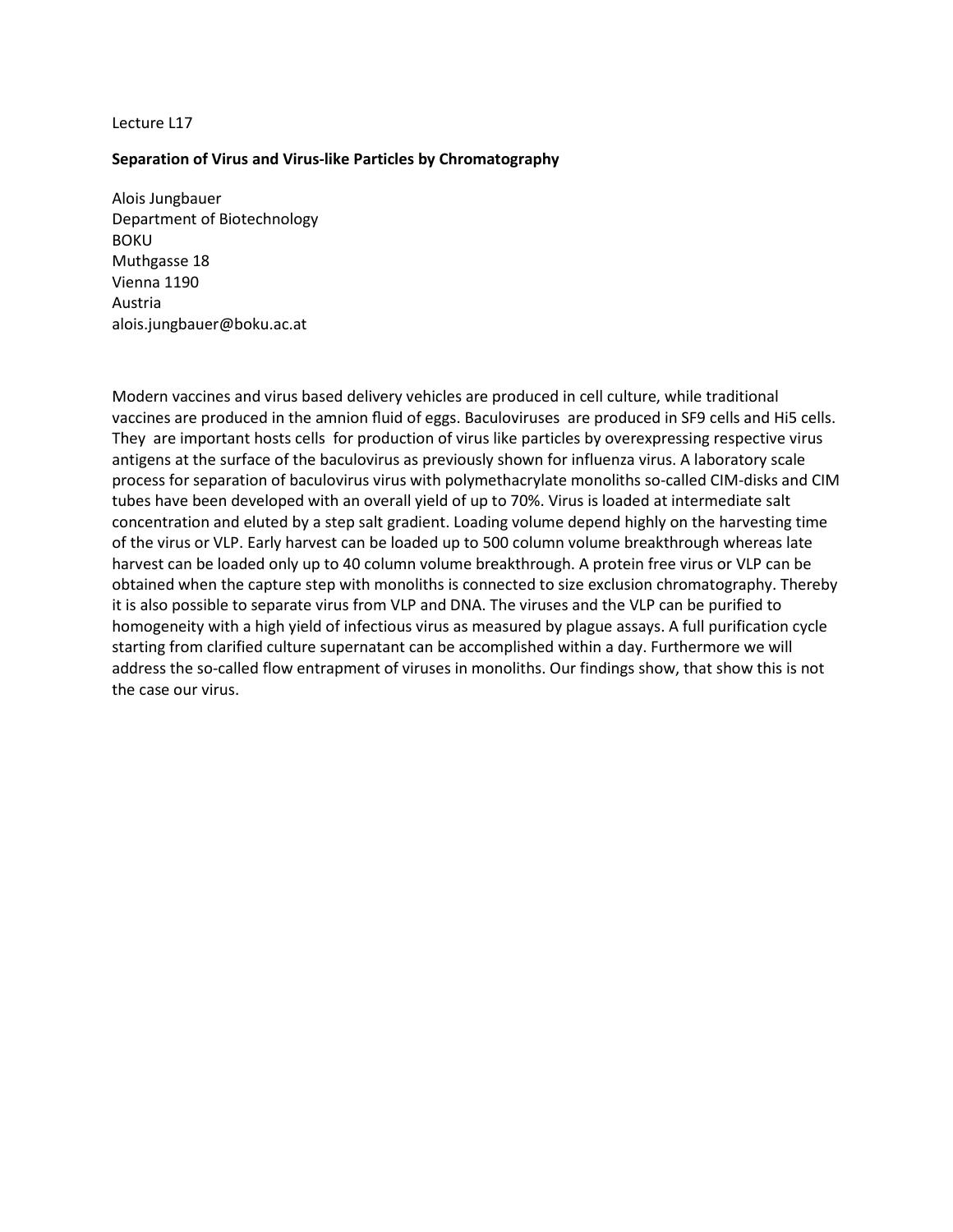# **Purification of Cell Culture-Derived Influenza Virus using Continuous Simulated Moving Bed Chromatography**

Tina Kröber, Michael W. Wolff (Max Planck Institute, Magdeburg and Institute of Process Engineering, Otto-von-Guericke-University, Magdeburg), Boris Hundt (IDT Biologika GmbH, Dessau-Rosslau/Germany), Udo Reichl (Max Planck Institute, Magdeburg and Institute of Process Engineering, Otto-von-Guericke-University, Magdeburg), Andreas Seidel-Morgenstern (Max Planck Institute, Magdeburg and Institute of Process Engineering, Otto-von-Guericke-University, Magdeburg)

Bioprocess Engineering Max Planck Institute for Dynamics of Complex Technical Systems Sandtorstraße 1 Magdeburg Saxony-Anhalt 39112 Germany [kroeber@mpi-magdeburg.mpg.de](mailto:kroeber@mpi-magdeburg.mpg.de)

For influenza vaccine production batch chromatography is one of the most popular methods for purification. At present, the recovery and the scalability of the conventional batch processes are reasonably good. However, a continuous approach, like countercurrent simulated moving bed (SMB) chromatography, could improve the productivity considerably. This technology is already well established for the separation of enantiomers and fine chemicals. So far, however, only few studies described the application of SMB chromatography for the purification of biological macromolecules such as viruses out of complex bioreactor harvests.

In the presented study, a three column open loop SMB chromatography using a size exclusion matrix (Sepharose 4FF) was investigated for purification of cell culture-derived human influenza virus A/PR/8/34 (H1N1). Several different operating conditions were tested and compared to a conventional batch process in terms of their separation performance and levels of impurity. Batch chromatography resulted thereby in a viral recovery of 74% based on HA activity and a protein and host cell DNA depletion of 59% and 40%, respectively. The SMB process led to comparable results: About 70% of HA activity were found in the product fraction, while protein and DNA were reduced by about 55% and 30%, respectively. However, overall productivity of SMB chromatography was estimated to be about six times higher compared to the batch mode. In combination with additional purification steps for further reduction of contamination levels, SMB chromatography seems therefore a promising method for large scale vaccine manufacturing.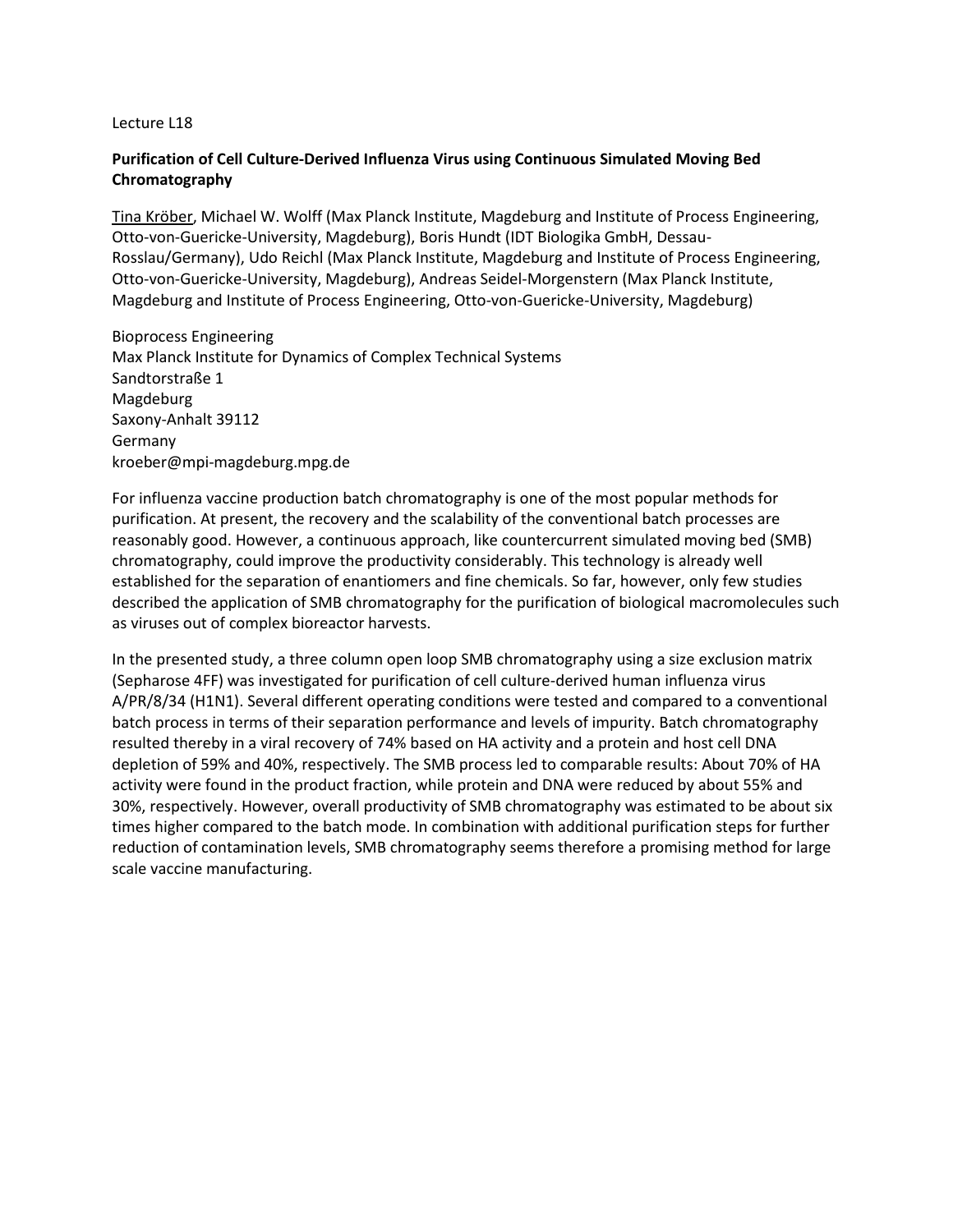# **Thermodynamics of Adsorption of PEGylated Lysozymes on Hydrophobic Chromatographic Resins**

Albert Werner, Tim Blaschke, Hans Hasse Laboratory of Engineering Thermodynamics (LTD) University of Kaiserslautern Erwin-Schrödinger-Str. 44 Kaiserslautern Rheinland-Pfalz 67663 Germany [albert.werner@mv.uni-kl.de](mailto:albert.werner@mv.uni-kl.de)

PEGylation of pharmaceutical proteins can lead to improved biocompatibility, stability and residence time of the drug in the body. Usually the protein is already purified before PEGylation, which means the covalent binding of polyethylene glycol (PEG) molecules to a protein. Therefore, the purification task after PEGylation is reduced to a separation of the PEGylated isoforms or a fraction with a certain PEGylation degree from the unPEGylated protein.

The PEGylation changes the hydrophobicity of the proteins which leads to different interactions in hydrophobic chromatography systems. Therefore, hydrophobic interaction chromatography (HIC) is a promising technique for the separation of the isoforms.

Lysozyme is a protein which is often used as a model protein due to its well-known structure and surface properties. Lysozyme can be PEGylated at three lysine residues. The outcomes of this are mono-, di- and tri- PEGylated isoforms.

Thermodynamics of protein adsorption on hydrophobic resins are studied by measuring the specific enthalpy of adsorption with isothermal titration calorimetry (ITC) in combination with corresponding adsorption equilibrium isotherm measurements. The adsorption of the proteins on hydrophobic resins is influenced by many parameters, like temperature, type of salt and ionic strength. These parameters are systematically varied in the experiments with the goal of achieving a better understanding of the chromatographic process. The measurements of the adsorption equilibrium isotherms are carried out using a fully automated robotic liquid handling station. For the calorimetric measurements, two high precision isothermal titration microcalorimeters are used.

In the present study different forms of PEGylated lysozyme are explored: mono-, di- and tri PEGylated lysozyme for 5 and 10 kDa PEG each. The adsorption of native lysozyme and these six forms of PEGylated lysozyme on Toyopearl PPG-600M, a medium hydrophobic resin, was studied with microcalorimetric and adsorption equilibrium measurements. The structure of the ligands of the chosen adsorber is similar to the structure of the PEG. Additionaly, the same measurements were carried out for pure PEG to get a better insight into the adsorption mechanism of the PEGylated lysozyme forms. The specific enthalpies of adsorption Δh<sub>p</sub><sup>ads</sup> of the PEGylated lysozymes forms, native lysozyme and the pure PEG were determined with a sodium phosphate buffer with additional ammonium sulfate at different ionic strengths each. A molecular picture is discussed which describes the complex adsorption mechanism.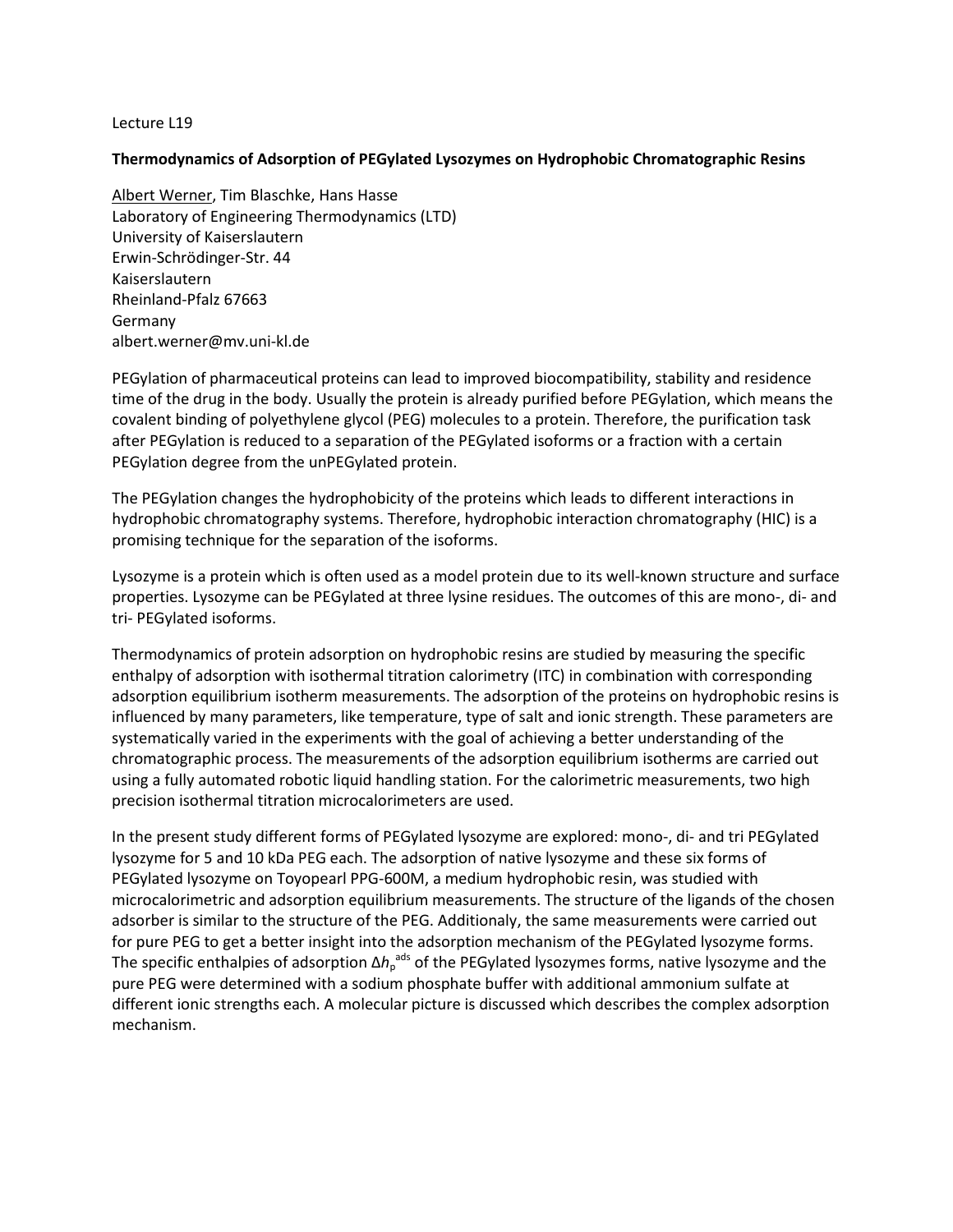#### **Assessing solution stability of PEGylated proteins**

Marcel Ottens, Feng Jin, Kedar S. Deshpande Biotechnology Delft University of Technology Julianalaan 67 Delft ZH 2628 BC The Netherlands [M.Ottens@tudelft.nl](mailto:M.Ottens@tudelft.nl)

The therapeutic potential of proteins and peptides is increasing in the biopharmaceutical market. Conjugation of PEG (polyethylene glycol) to proteins, known as PEGylation, has been used to improve the in-vivo lifetime of protein drugs in the human body. Several FDA approved blockbuster products, such as PEG-Intron® and Pegasys®, have demonstrated the commercial importance of PEGylation. Thus there exist huge potential for increasing the therapeutic value of the promising class of biopharmaceutical proteins by PEGylation.

As for all biopharmaceutical drugs, the solution stability of such PEGylated drugs need to be assessed. PEGylation results in a new macromolecule with significantly changed physicochemical characteristics, like solubility and stability. Highly concentrated protein formulations are desirable, at the risk of uncontrolled aggregation, precipitation or crystallization. Solution stability studies normally span months for these protein drugs and tools to measure solubility and stability in a short time span would decrease the time to market for new drugs. So there is a strong desire for alternative methods to rapidly gather information on the phase behavior of promising target molecules. A promising alternative suitable for miniaturization and high throughput screening is the osmotic second virial coefficient, B<sub>22</sub>. A general correlation between  $B_{22}$  and solubility and solution stability has been demonstrated. Experimental investigation in our lab has demonstrated the use of a chromatography based quick approach for assessing the solution stability of PEGylated proteins through  $B_{22}$  screening. This approach has been miniaturized allowing high throughput data generation, having the potential to ultimately bringing drug candidates quicker to the market. This presentation will show both experimental results and theoretical aspects of this chromatography based quick approach for assessing the solution stability of PEGylated proteins.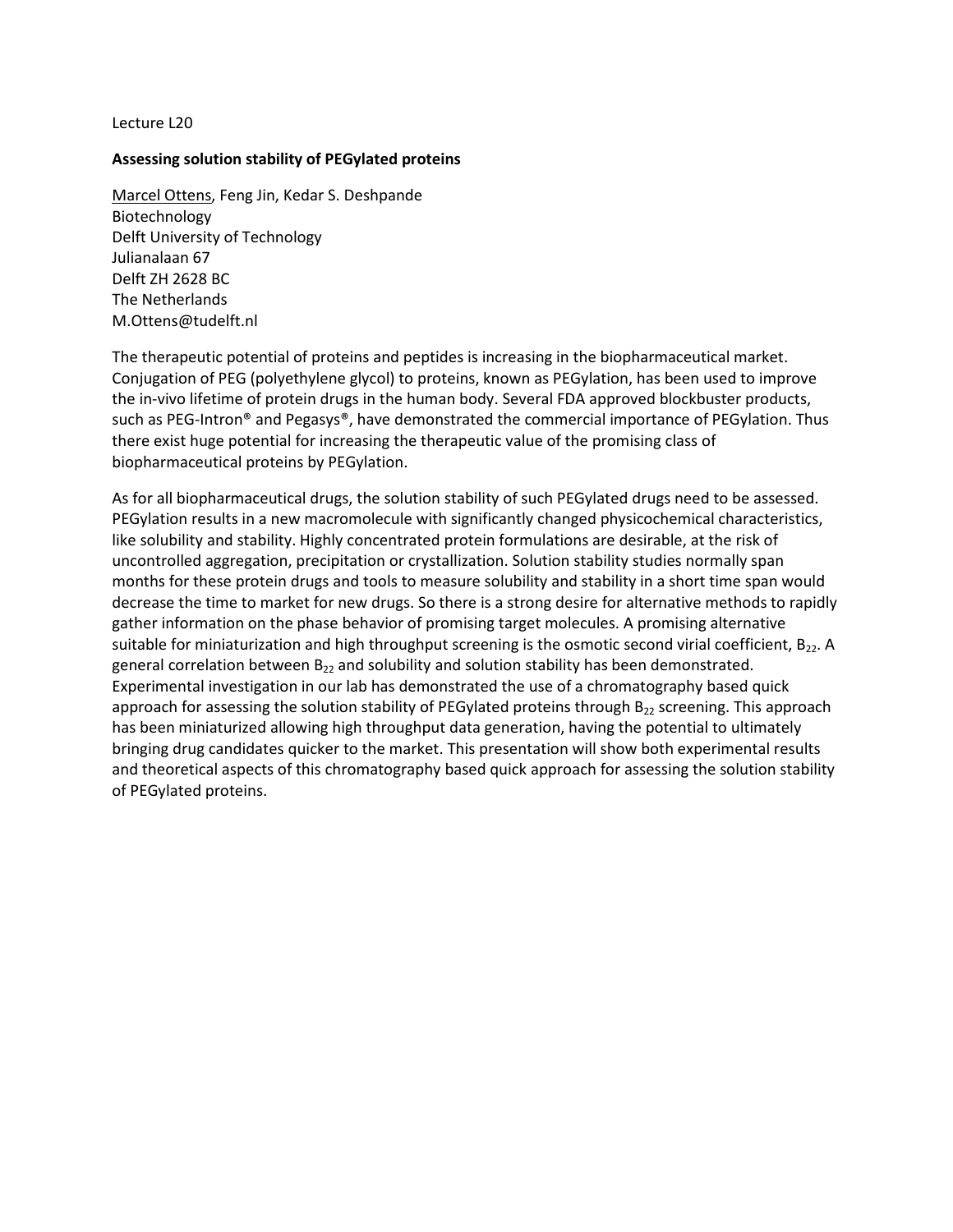# **Protein Adsorption and Transport in Macroporous and Polymer Grafted Ion Exchangers - a Side-by Side Comparison**

E.X. Perez-Almodovar, G. Carta Department of Chemical Engineering University of Virginia Charlottesville, Virginia, 22901

This work compares the physical properties and protein adsorption characteristics of two polymeric cation exchangers: UNOsphere S, which has an open macroporous architecture, and Nuvia S, which is based on a similar backbone matrix but which contains polymeric surface extenders. Both materials were obtained from Bio-Rad Laboratories (Hercules, CA) and a purified mAb was used as a model adsorbate. The characteristic pore sizes, determined by inverse size exclusion chromatography (iSEC) with dextran probes, were about 130 nm for UNOsphere S, and only about 12 nm for Nuvia S, indicating that the polymeric extenders occupy a substantial portion of the base matrix pores. Somewhat greater exclusion limits were, however, found for Nuvia S in 1M NaCl, suggesting that the polymeric extenders are not rigid but collapse partially at high ionic strength. mAb pulse response experiments under these non-binding conditions showed near complete exclusion on Nuvia S, consistent with the dextran behavior. Very large mAb equilibrium binding capacities were obtained, however, at low ionic strength (20 mM), approaching 330 mg mAb/ml of particle for Nuvia S compared to about 100 mg/ml for UNOsphere S. Much higher adsorption rates were also found for Nuvia S and the rate was nearly independent of protein concentration in solution, suggesting that the polymeric extenders enhance both adsorption capacity and diffusional mass transfer. Confocal laser scanning microscopy (CLSM) showed very sharp intraparticle protein concentration profiles for UNOsphere S, perfectly consistent with a pore diffusion mechanism, but diffuse concentration profiles for Nuvia S, consistent with a solid diffusion mechanism. The improved capacity and transport afforded by the polymeric extenders provide substantial potential benefits for bioprocess applications without sacrificing the desirable flow properties of the backbone matrix.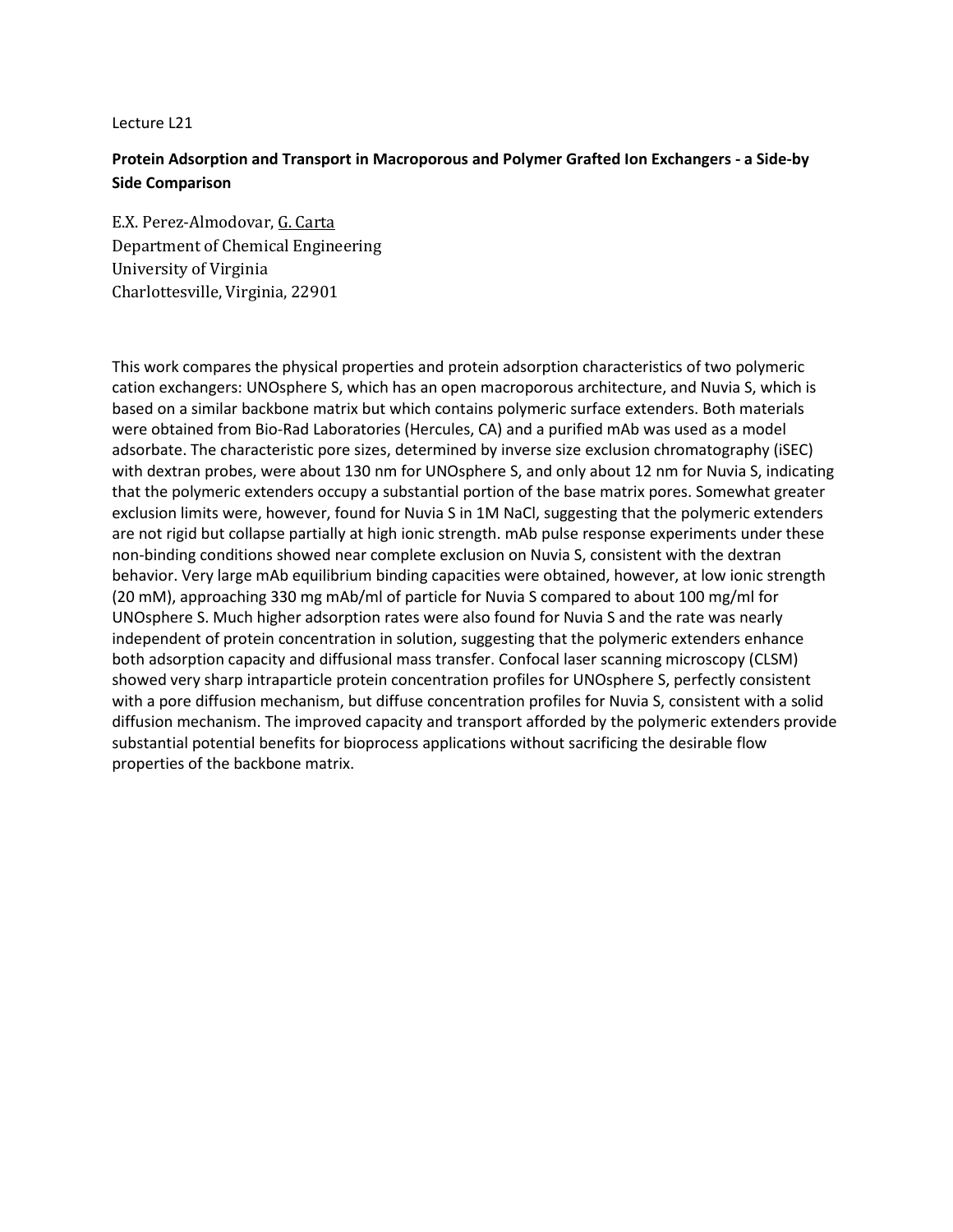#### **Ion Exchange Analysis of Proteins with Automated pH Gradients**

Thomas Wheat, Daniel Root, Patricia McConville Waters Corporation 34 Maple Street Milford MA 01757 [tom\\_wheat@waters.com](mailto:tom_wheat@waters.com)

Complete analysis of proteins requires the combination of several analytical techniques. Where chromatographic separations are part of the analytical suite, it is often desirable to use multiple modes of separation and to preserve the biologically active structure of the protein. Among the chromatographic techniques that meet these objectives, ion exchange can be the most discriminating. Obtaining the best resolution with this technique requires optimization of both the column and the mobile phase. Among the options for adjusting the separation, the pH of the chromatographic eluents has the largest effect on selectivity. Efficient protocols have been developed for screening separations with a selection of columns over a series of buffers that differ in pH. This process has been automated in a system that combines the chromatographic instrument and the control software. In addition to these experiments, many investigators have tested pH gradients for protein separations. While useful separations have often been reported, such pH gradients have not been widely applied because they are difficult to control. Simple buffer mixing does not give the desired pH profile because pH is a logarithmic function. When the intended pH is further from the pK, pH changes become very large with small changes in buffer proportions. It is also complicated to control the pH profile when changing column dimensions or flow rate. We have developed and evaluated algorithms and a software user interface to simplify this process. The technology is implemented on a four solvent pump and the gradient table is programmed directly in units of pH and salt concentration. The system uses a "buffer system" that is freely defined by the user to calculate the required proportions of the four mobile phase reservoirs and to recalculate those proportions at each pump stroke. This recalculation permits accurate and precise pH gradients over the range of the buffer system, and it generates both linear and non-linear gradients of pH as programmed by the user. With this control over the buffer properties as delivered to the column, it is possible to identify the ways in which the ion exchange media alters the pH of the buffer as it passes through the column. Several examples of protein separations, including monoclonal antibodies, will also be shown. With the use of this accurate and precise control of pH gradients, new selectivity becomes available for optimizing selectivity in protein analysis methods.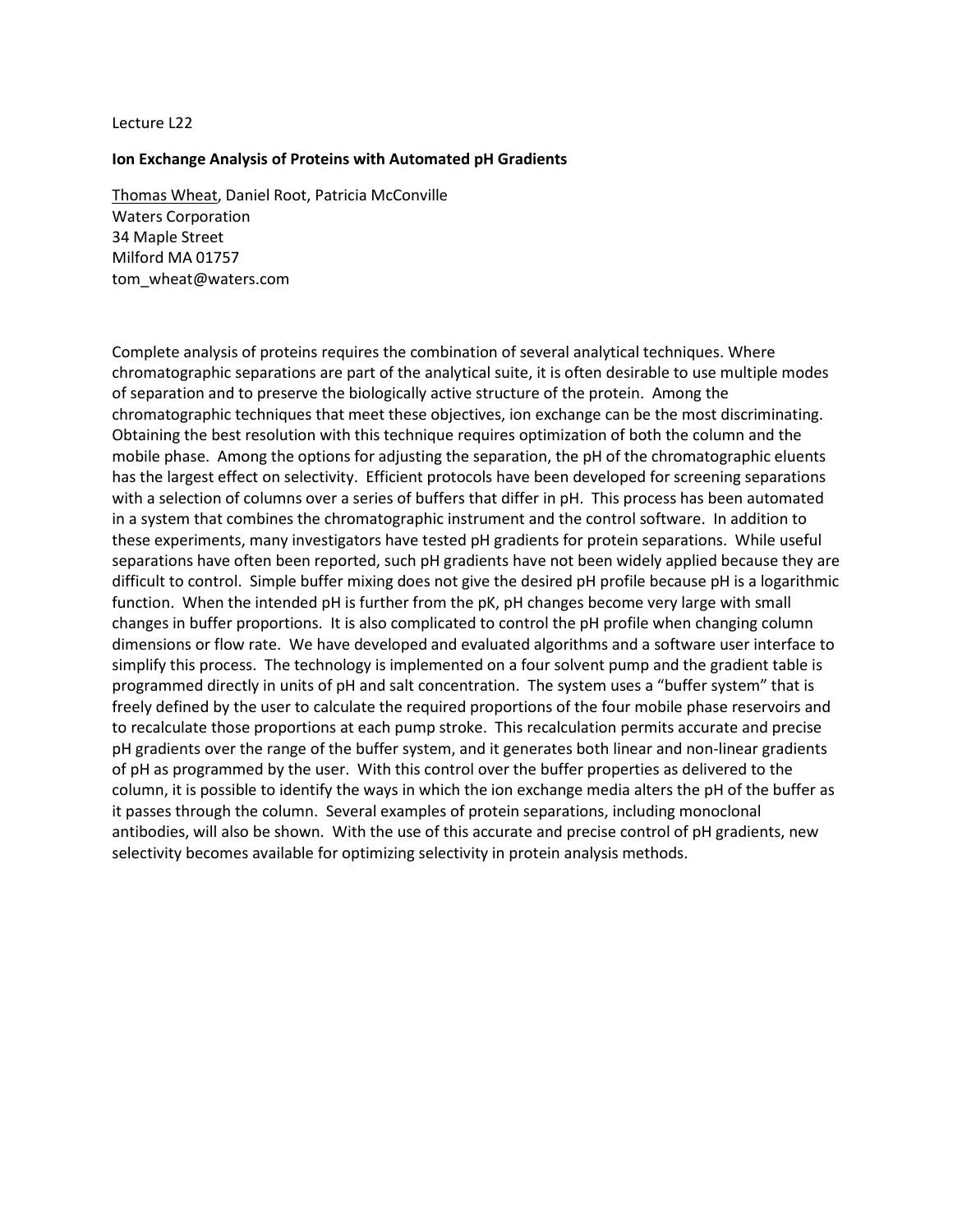# **pISep Controlled pH Gradient Chromatography Can Outperform Isoelectric Focusing for Complex Protein Separations**

Allen Hirsch, Latchezar Tsonev Cryobiophysica, Inc. 8909 Ellsworth Ct Silver Spring MD 20910 [agh@cryobiophysica.com](mailto:agh@cryobiophysica.com)

Abstract: Isoelectric focusing is the "gold standard" of one dimensional protein separation. It is generally thought that the high quality immobilized gradients now available enable a much more powerful separation based on proteins' pI than classic salt based IEX or even standard chromatofocusing. We demonstrate, using a complex mix of polyclonal an-

tibodies with alkaline pIs, that wide range, tightly controlled pH gradients on ordinary high resolution ion exchange resins can resolve the proteins far better than IEF. We provide an underlying physical model explaining this as a consequence of the pH dependent interaction between the charged surface of the stationary phase and patches of charge on the surface of the macromolecules.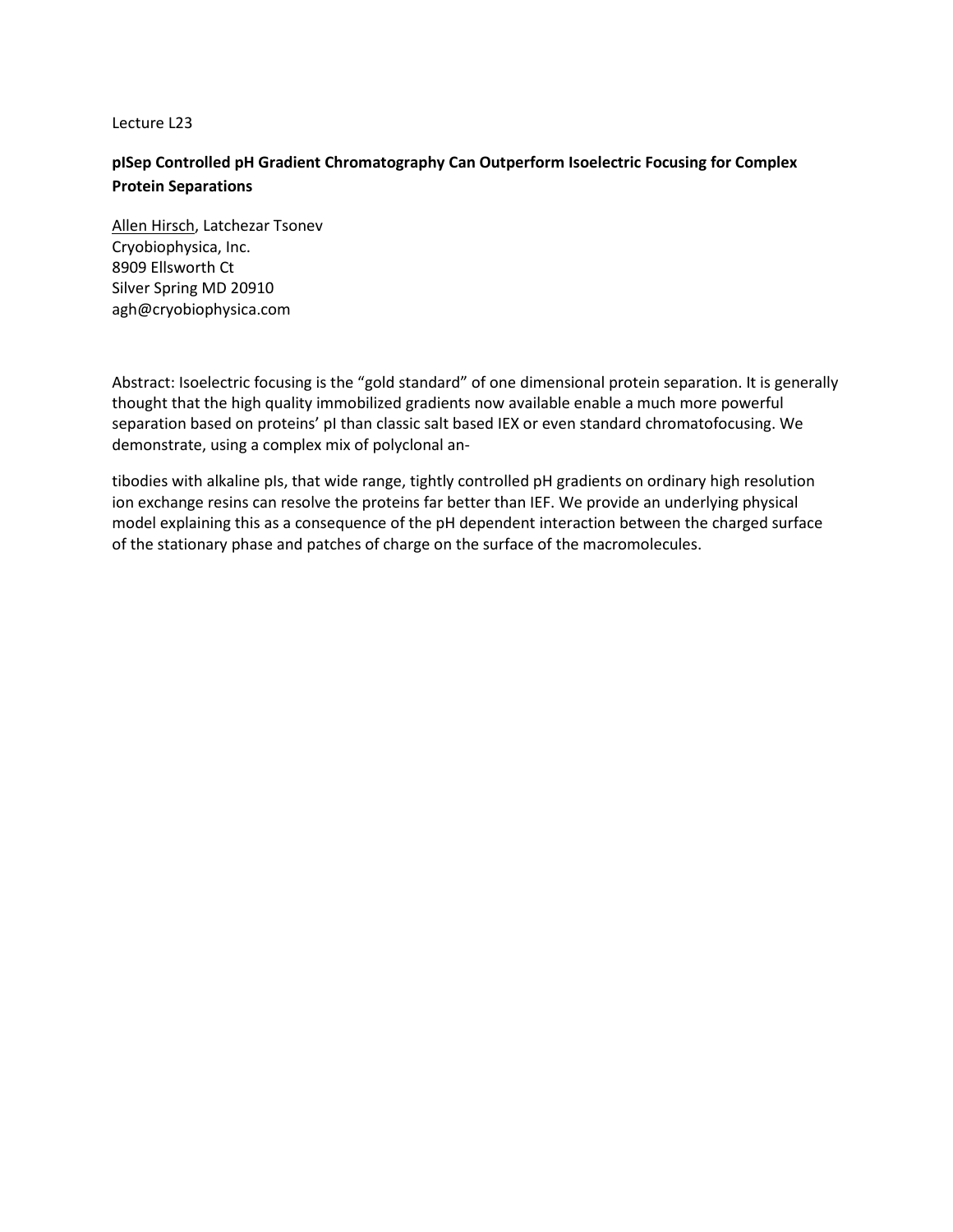# **Sample displacement chromatography – an alternative way for purification of high and low abundance plasma proteins**

Djuro Josic, Egbert Müller, Martina Srajer Gajdosik COBRE Center for Cancer Research Development Rhode Island Hospital and Brown University One Hoppin Street Providence, Rhode Island 02903 Djuro\_Josic@brown.edu

Sample displacement chromatography (SDC) for preparative purification of peptides and proteins in reversed-phase mode was first introduced by Hodges et al. [1, 2]. When this chromatographic separation mode is applied, during loading, there is competition among the sample components for the binding sites of the surface of the stationary phase, and under overloading conditions, weekly bound proteins were displaced by tighter bound ones. Veeraragavan et al. [3] applied the SDC method for purification of proteins in ion-exchange mode.

We used SDC in ion-exchange [4] and hydrophobic interaction mode for separation of proteins from human plasma. Both, high capacity, particle-based porous materials as well as monolithic anion- and cation-exchanger supports were applied. The composition of bound and eluted proteins was dependent on column loading. Under overloading conditions, the weakly bound proteins are displaced by stronger binding proteins, and we could show that SDC can be applied for isolation of high and low abundance proteins from human plasma in both small analytical and preparative scale.

In ion-exchange mode, under overloading conditions, human serum albumin (HAS) can be displaced from weak anion-exchanger column and highly enriched in the flow-through fraction. In the second step, the fraction containing tightly bound proteins can be eluted at higher ionic strength by use of a step gradient. This fraction contains highly enriched vitamin K dependent clotting factors and inhibitors, and inter-alpha inhibitor proteins. In the following step, the immunoglobulins can be removed from the flow-through fraction by cation-exchange chromatography, and highly enriched HSA can be collected in the final fraction containing non-bound proteins. Finally, highly enriched IgG fraction can be obtained under overloading the cation-exchanger column by sample displacement, and tightly bound proteins can be eluted in the next step by use of a salt step gradient.

Sample displacement chromatography of proteins from human plasma was also performed in hydrophobic interaction mode. Further low-abundance proteins could be isolated and identified by ESI-MS/MS and MALDI TOF MS. The use of hydrophobic interaction chromatography under sample overloading conditions for preparative isolation of some therapeutic proteins such as immunoglobulins and clotting factors and inhibitors was also presented. For this sake, a combination of columns according to the method developed by Mant and Hodges [1,2] was chosen.

In ion-exchange and hydrophobic-interaction mode, both, particle-based and monolithic supports can be used for SDC. However, if monolithic supports are used, sample displacement occurs much earlier, and SDC on monolithic supports can be used for enrichment of low abundance proteins such as clotting factors.

[1] R. S. Hodges, T. W. L. Burke, C. T. Mant, J. Chromatogr. A 444 (1988) 349.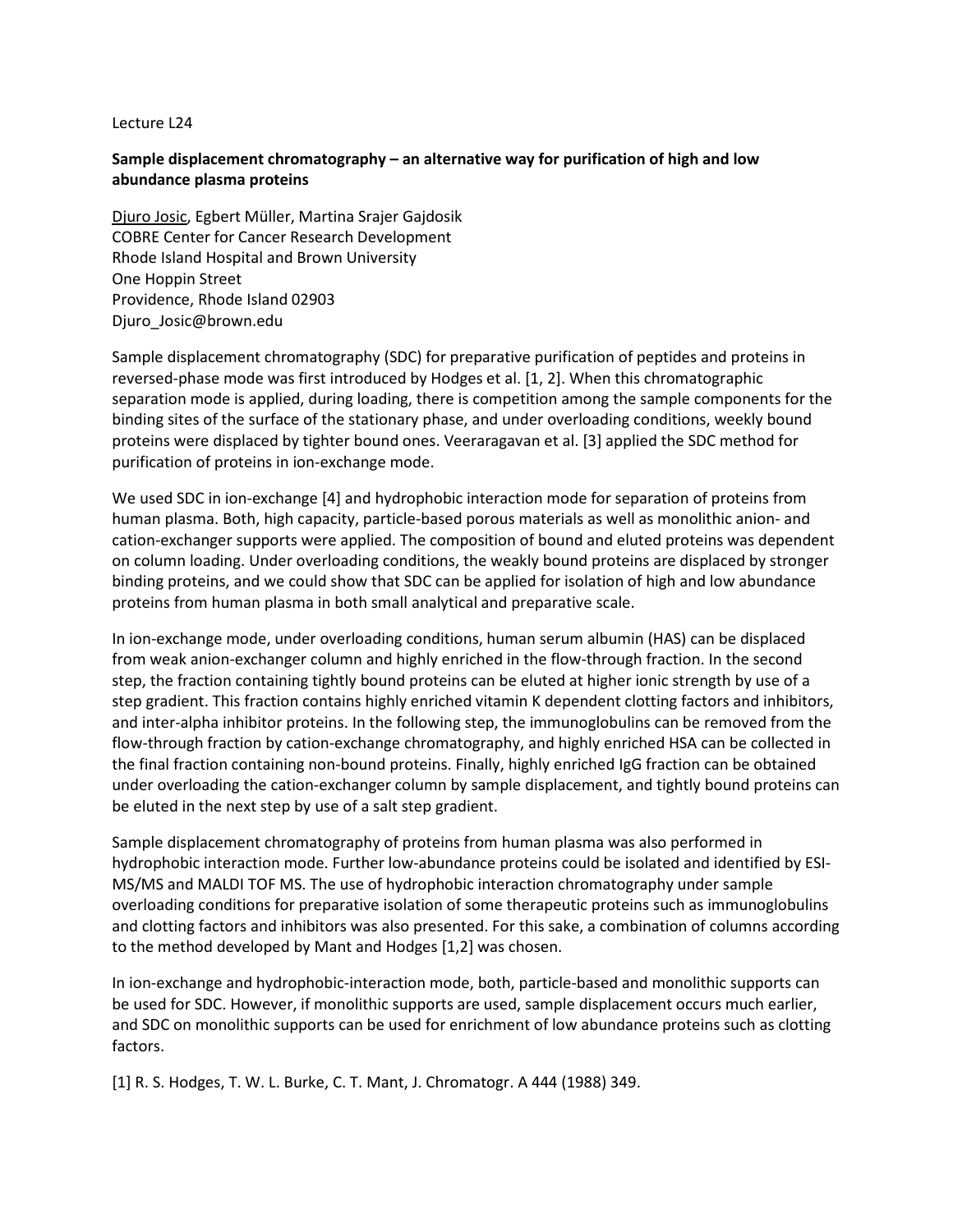- [2] C. T. Mant, R. S. Hodges, J. Chromatogr. A 972 (2002) 101.
- [3] K. Veeraragavan, A. Bernier, E. Braendli, J. Chromatogr. 541 (1991) 207.
- [4] M. Brgles et al. J. Chromatogr. A 1218 (2011) 2389.

# **Use of Mixed Mode Ligand Libraries to Achieve High Resolution Chromatographic Purification and Analysis of Recombinant Proteins**

Milton Hearn Centre for Green Chemistry Monash University Clayton, 3800 Australia milton.hearn@monash.edu

Over the past several years, the design, synthesis and application of mixed mode chromatographic separation media has generated considerable interest. A central consideration driving these developments has been the need to demonstrate additional selectivity options with these new systems, both in larger scale applications dealing with the purification of biomacromolecules from crude feedstocks and well as the high resolution analysis of these biomolecules, particularly when they contain extensive post-translational modifications. In this presentation, strategies will be described for the use of libraries of mixed mode chemical ligands, immobilised onto suitable support materials, for use in these application fields as multimodal affinity chromatographic materials. In particular, robust, miniaturised high throughput screening methods have been developed based on robotic liquid handling systems to identify particular ligand candidates for specific application endpoints with a variety of recombinantly generated proteins, including industrial enzymes, reporter (diagnostic) proteins and monoclonal antibodies. These screening procedures enable relevant equilibrium binding characteristics (qm, Ka and ? values) as well as adsorption and desorption kinetic values (kon and koff) to be rapidly obtained both by miniaturised batch (tank) adsorption methods as well as with miniaturised packed bed systems and relative selectivity options determined. The information acquired from these screening studies is then utilised to guide further design and selection of optimised ligands with greater selectivity for a particular protein structure and to enable the progressive scaling of these chromatographic systems from the analytical level through to the larger process application. To illustrate the potential of this approach, exemplars will be described based on our experiences with a variety of recombinant proteins expressed by either prokaryotic or eukaryotic host cells in culture.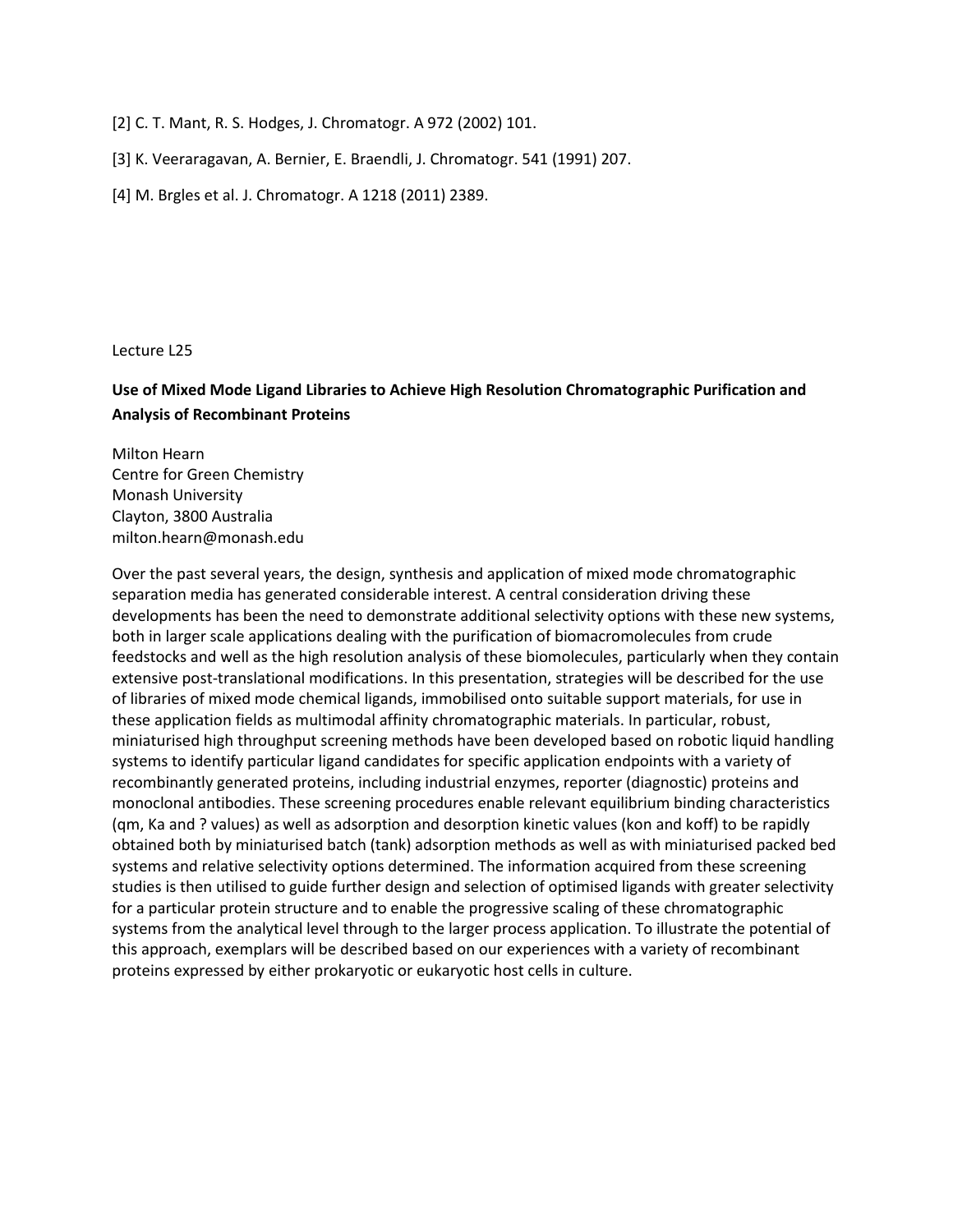# **Isolation and characterization of therapeutic antibody charge variants using ion exchange displacement chromatography**

Taylor Zhang, Justin Bourret, Tony Cano Yung-Hsiang Kao Protein Analytical Chemistry Genentech Building 7, 1 DNA way South San Francisco, CA 94080 yonghuaz@gene.com

Monoclonal antibodies (MAbs) are therapeutical proteins with important applications in many disease areas. MAbs charge variants separated by cation exchange chromatography are potential critical quality attributes and need to be well characterized.

Purification and isolation of closely-related antibody charge variants have been traditionally performed using HPLC with salt gradient elution at relatively low sample loading. In this report, we have demonstrated the isolation and enrichment of charge variants of a monoclonal antibody IgG1 using cation exchange displacement chromatography. We successfully achieved the high-throughput separation of acidic, main and basic charge variants with high recovery (>70%) and purity (>90%) by using a commercially available stationary phase in conjunction with a commercially available displacer. In addition, we have isolated and enriched a trace methionine-oxidized variant of the monoclonal antibody allowing a secondary means of identification of this variant while providing sufficient enrichment for further analysis, stability tests and potency determination. Further characterization of the displacement trains by SEC indicate the possibility of enrichment of high and low molecular weight species. Glycan analysis of the displacement fractions indicates minimal variation in glycan distribution patterns among a wide spectrum of charge variants. These results provide a case study demonstrating the utility of ion exchange displacement chromatography as a viable approach to isolate and enrich antibody charge variants for enhanced molecular characterization.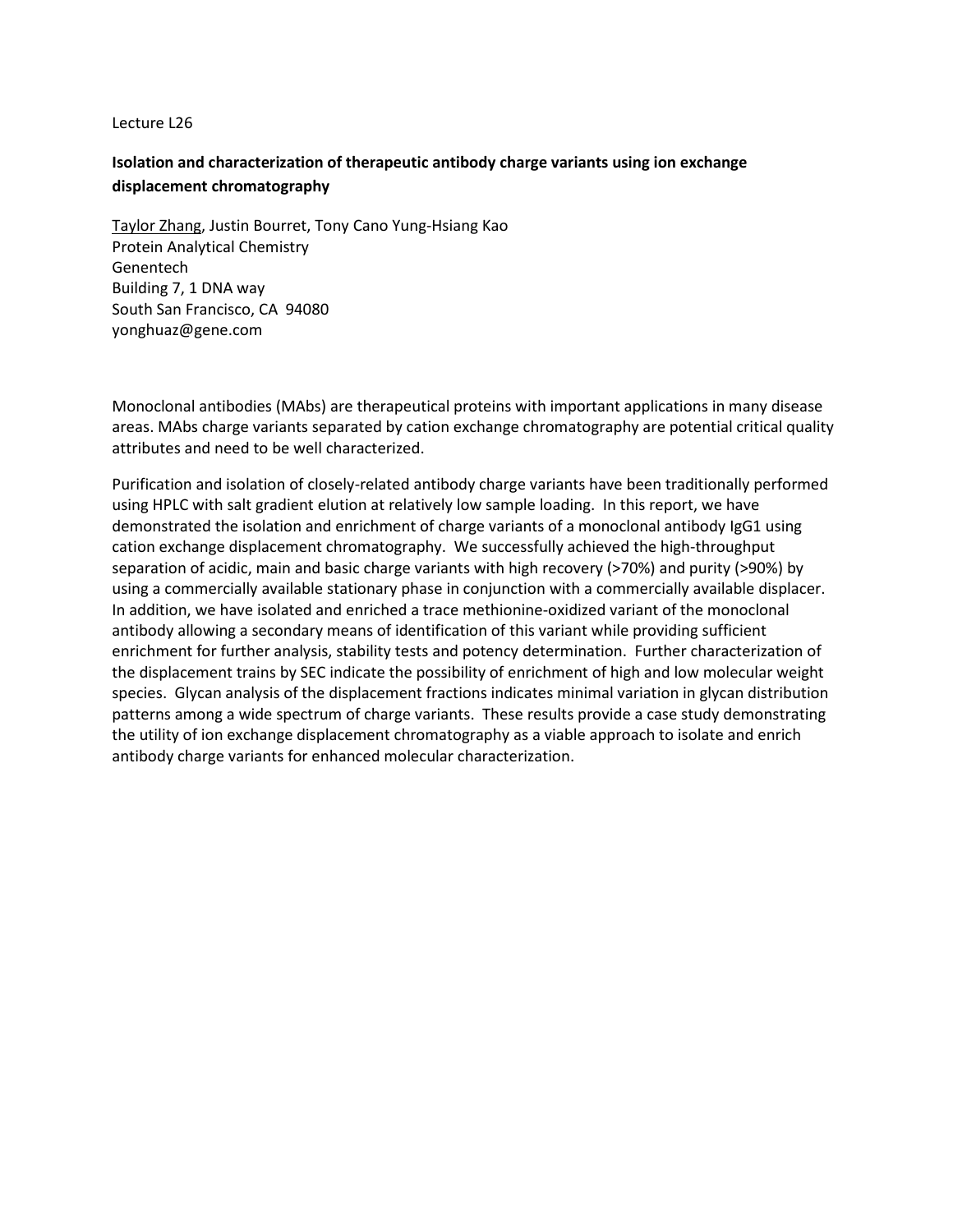# **HIC with a combination of chaotropic and kosmotropic salts for mAb aggregate purification**

Judith Vajda, Christine Gally, Egbert Müller Tosoh Bioscience GmbH Zettachring 6 Stuttgart 70567 Germany judith.vajda@tosoh.com

Aggregates are a major concern regarding safety and efficiency of therapeutic monoclonal antibodies (mAbs). On the one hand, aggregates may lose biological activity. Contrariwise, severe side-effects may occur when applied to a patient. Soluble aggregates can accumulate because of increasing fed stock titers or acidic virus removal. Besides Ion Exchange Chromatography, which is frequently used, HIC can possibly remove aggregates due to their hydrophobic nature. However, reasons for the previous depreciation of HIC are the comparably low dynamic binding capacity and the extensive need for rather kosmotropic salts like Ammonium Sulfate. Disposal of Ammonium Sulfate is for environmental reasons cost-intensive.

In our try to overcome these problems, we investigated the influence of more chaotropic salts in combination with kosmotropic salts regarding purity, selectivity and recovery for 3 different kinds of hydrophobic interaction resins. According to the Hofmeister series, chloride has a destabilizing influence on the water structure. For practical reasons, we chose a combination containing the Protein A elution buffer ion Citrate. This enables smooth integration of our new method into downstream processing. We could show that selectivity is altered by the use of the citrate & sodium chloride combination, which led us to the attempt establishing a flowthrough protocol. Also, recovery and purity can be increased, significantly.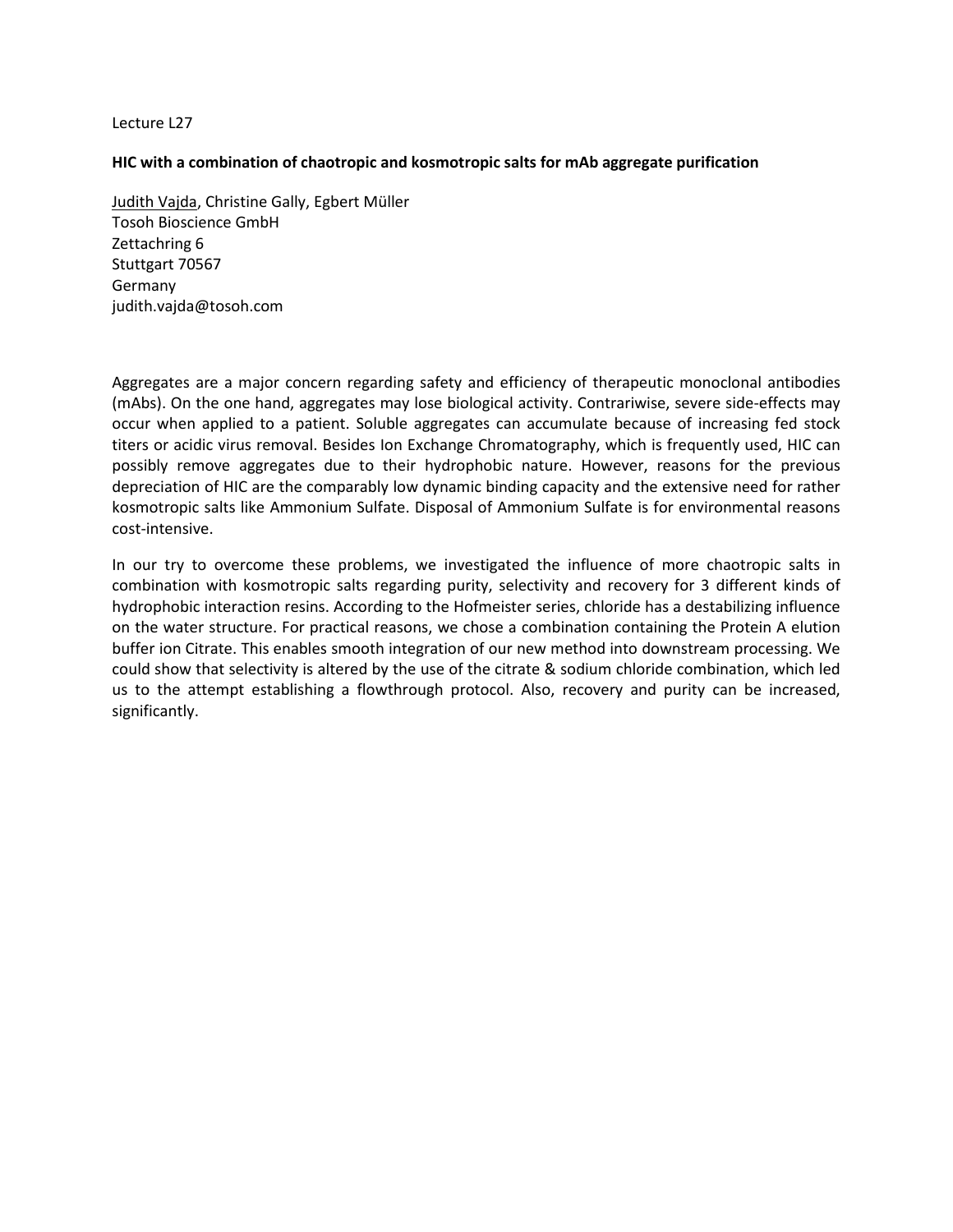# **Probing the Mechanisms of Protein Retention and Transport in Polymer-Derivatized Ion-Exchange Media**

Brian D. Bowes, Harun Koku, Steven J. Traylor, James Angelo, Abraham M. Lenhoff Department of Chemical Engineering University of Delaware Newark, DE 19716

Polymer-derivatized ion-exchange media are used operationally much like conventional ion-exchange adsorbents, with loading at low salt and elution at high salt. However, these similarities mask important mechanistic differences between the two types of media. This presentation will describe measurements based on a set of methods not widely applied to chromatographic systems in an effort to obtain clearer mechanistic insights. These include measurements of salt partitioning, adsorption energetics and different approaches based on confocal microscopy. These results, taken together, indicate that widely used assumptions regarding ion-exchange mechanisms should be applied to polymer-derivatized materials with caution, but that design of these materials can benefit from numerous additional degrees of freedom relative to those available for conventional materials.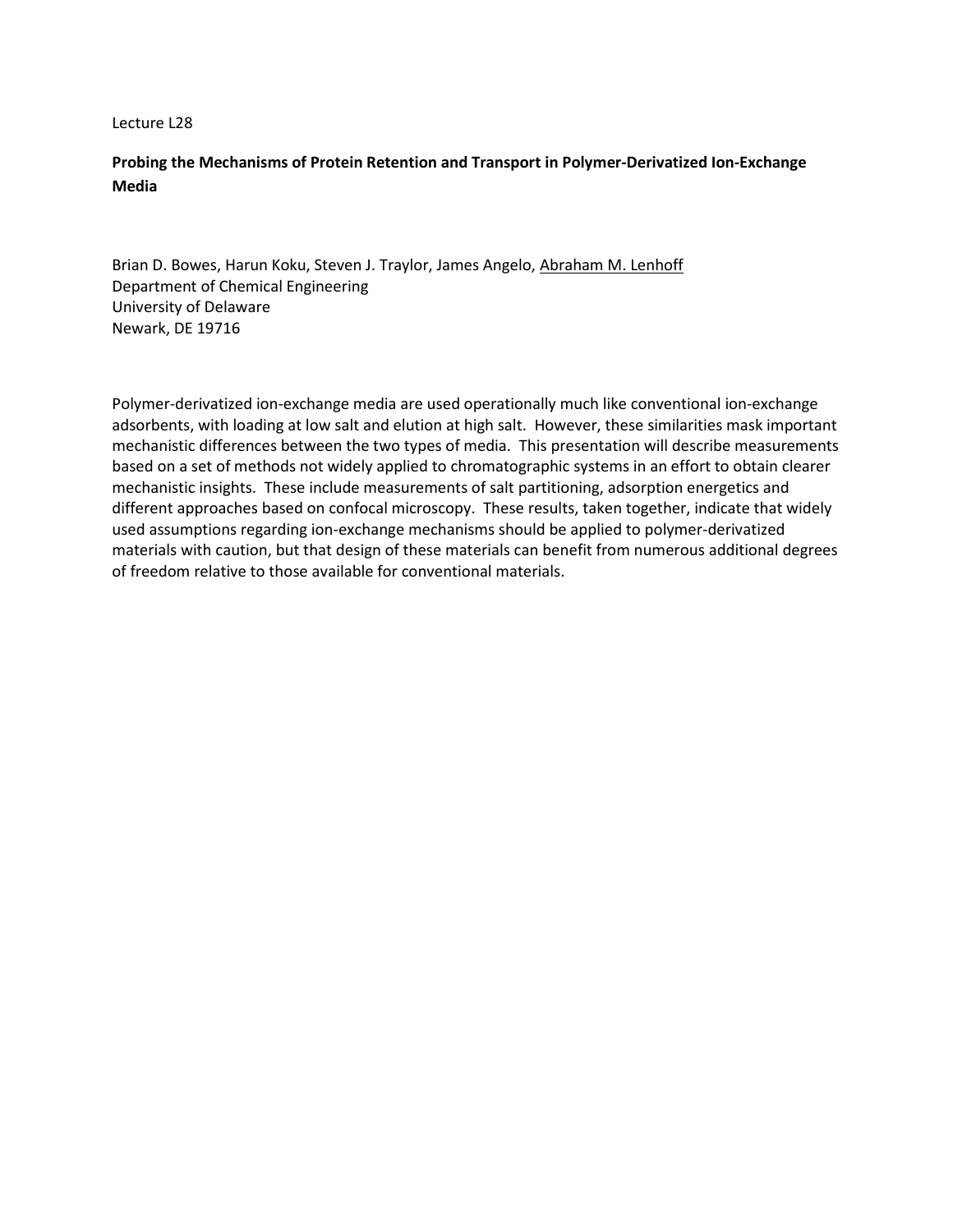# **Chromatographic Dimensionality: A Separations Metric with Wide-ranging Implications for Bioseparations**

Mark R. Schure Theoretical Separation Science Laboratory The Dow Chemical Company 727 Norristown Road, Box 0904 Springhouse, Pennsylvania 19477-0904 MSchure@Dow.com

A large part of analysis in the life science and biomedical studies is the quest for identifying biomarkers of disease states. It has been observed that many suspected compounds are present either near the detection limit or below the detection limit. A recent study by Enke and Nagels**<sup>1</sup>** using mass spectrometry suggests that the number of compounds found in a natural substance analysis fits a lognormal distribution of intensities (concentrations). The log-normal basis, which is a power-law distribution function, can be further developed to obtain a relationship expressing the difficulty of finding trace substances (biomarkers) in an analysis scheme.

In this talk I will bridge the concept of chromatographic dimensionality**<sup>2</sup>** , the distribution of natural substance intensities via Enke and Nagels**<sup>1</sup>** and a recent study using a power-law basis for a chromatographic statistical overlap theory.**<sup>3</sup>** It will be shown that we may be asking too much of instrumental analysis, even with multidimensional chromatography and multidimensional mass spectrometry, to find biomarkers at the trace and ultra-trace levels without specifically knowing where to look.

**1** Enke, C. G., Nagels, L. J. Undetected Components in Natural Mixtures: How Many? What Concentrations? Do They Account for Chemical Noise? What Is Needed to Detect Them? *Anal. Chem., 83* (7), (2011) 2539–2546

**<sup>2</sup>**Schure, M. R. The dimensionality of chromatographic separations, Journal of Chromatography A, 1218, (2011) 293-302

**3** Schure, M. R., Davis J. M. The statistical overlap theory of chromatography for power-law (fractal) statistics, accepted for publication in the Journal of Chromatography A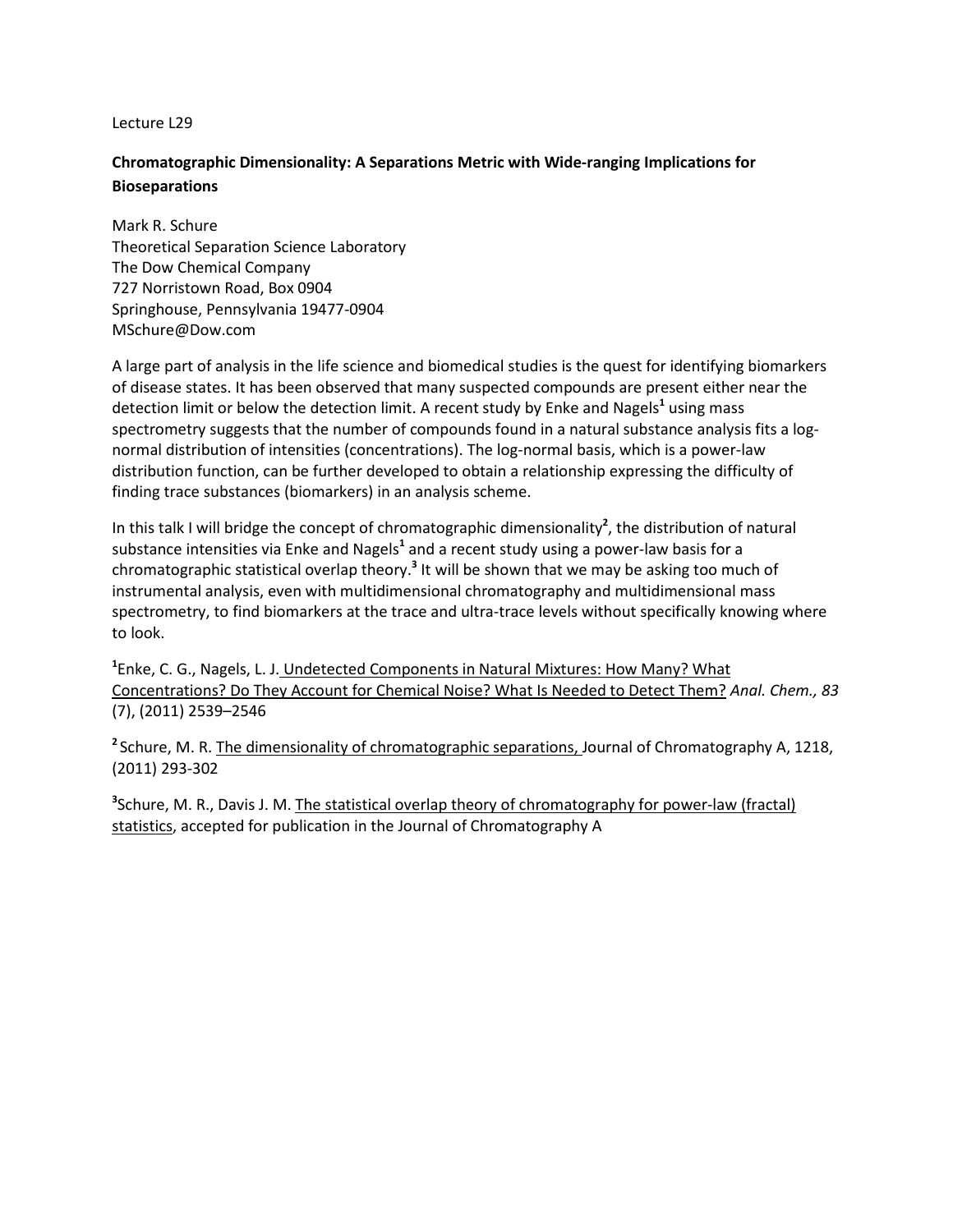# **Quantitation of Intact Proteins in Complex Biological Matrices by Multi Dimensional Liquid Chromatography**

Samir Julka, Jason Folkenroth, Scott A. Young Analytical Sciences 1897 Building The Dow Chemical Company Midland, MI 48667 sjulka@dow.com

A multidimensional liquid chromatography based method was developed for quantitation of intact proteins. Model proteins, myoglobin and serum albumin were simultaneously resolved and quantitated from cell lysate using a strong anion-exchange chromatography and reversed-phase chromatography as the first and second dimension respectively. The method validation consisted of evaluating linearity, precision, and accuracy. A linear relationship (R(2)>0.99) between the concentrations of the two proteins and peak areas was observed over the concentration range; 12.0-120.4μg/mL and 8.5- 85.4μg/mL for serum albumin and myoglobin, respectively. As a function of total protein in the lysate, this corresponded to 1.7 μg/mg to 17.2 μg/mg for serum albumin and 1.2 μg/mg to 12.2 μg/mg for myoglobin respectively in this method. The average RSD of peak areas for intra-day and inter-day analyses were 5.9% and 9.4% for myoglobin and 6.2% and 10.1% for serum albumin respectively. Over the linear range, the recoveries ranged from -15.4 to 9.0% for serum albumin and -2.5 to 9.4% for myoglobin. The system presented in this work is amenable for quantitation of expression levels of multiple target proteins. To our knowledge, this represents the first multidimensional liquid chromatographic method demonstrating the applicability of simultaneous quantitation of multiple proteins from complex biological mixtures in a single run.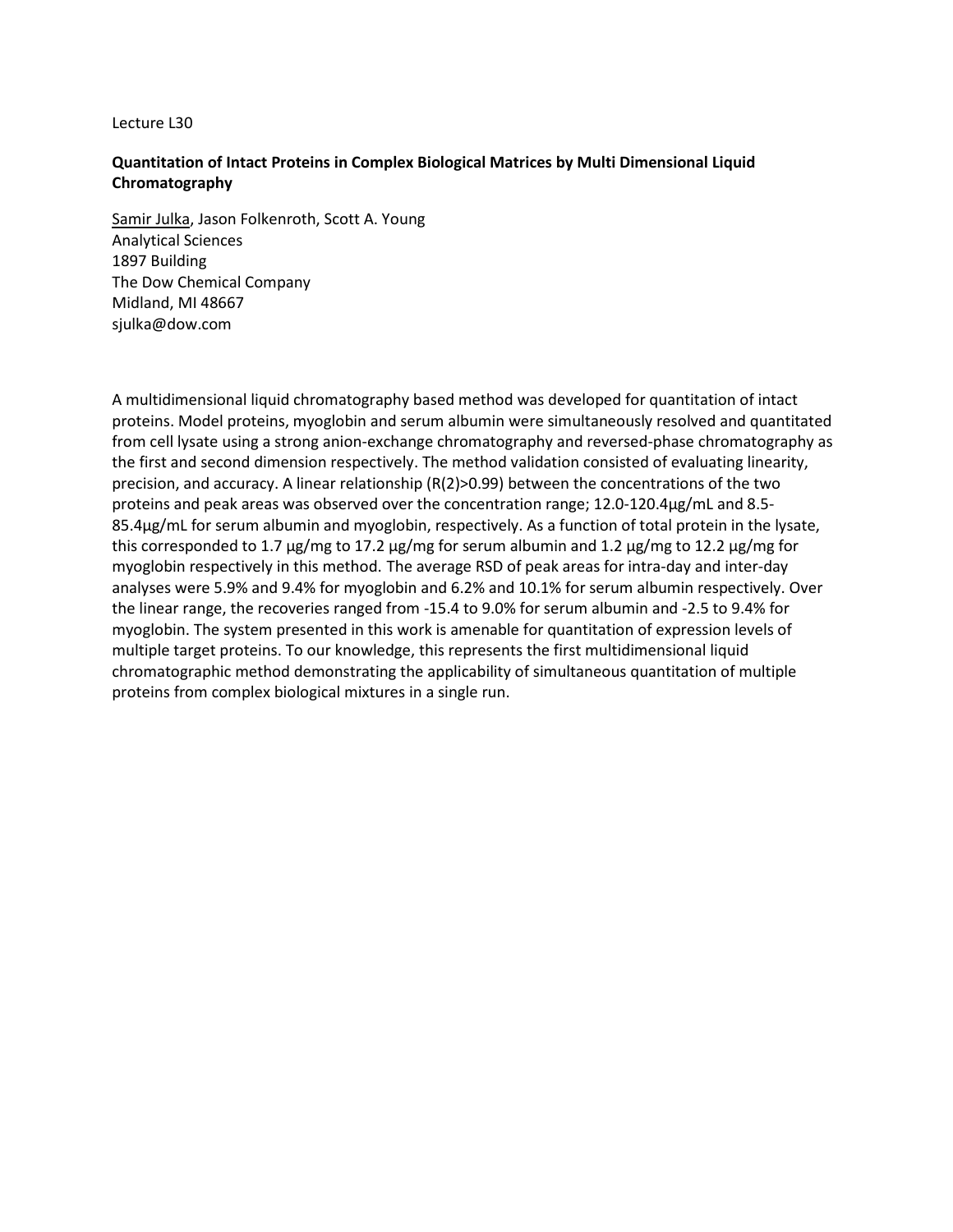# **Antibody Purification Via Affinity Chromatography That Utilizes the Nucleotide Binding Site**

Nathan J. Alves, Michael W. Handlogten, Jonathan D. Ashley, Samuel Stimple, Tanyel Kiziltepe, Başar Bilgiçer Chemical and Biomolecular Engineering 182 Fitzpatrick Hall University of Notre Dame Notre Dame, IN 46556 [nalves@nd.edu](mailto:nalves@nd.edu)

Described here is a novel method of small molecule affinity chromatography for purifying antibodies through a highly conserved domain in the antibody Fab fragment. Based on antibody crystal structure overlays and taking into account antibody symmetry there are at least two conserved nucleotide binding sites per antibody. An in silico screening of small molecules was carried out to select for a nucleotide analog with relatively high affinity for the nucleotide binding sites, monovalent  $K_d = 1-10 \mu M$  based on various IgG and IgE antibodies tested. These sites allow for a selective multivalent interaction with the surface immobilized nucleotide analog to purify antibodies from complex protein mixtures such as ascites fluid and cell lysate. Antibody capture was accomplished by injection of samples while running equilibration buffer (50 mM sodium phosphate pH 7.0) and elution of the antibody was achieved by running a gradient of mild elution buffer (2M NaCl in 50 mM phosphate pH 7.0). The column exhibited a capture efficiency of >96%, with an antibody purity of >93% using Rituximab as a proof of concept pharmaceutical antibody. This small molecule affinity purification method is further tested varying: injection concentrations, volumes, wash/bind times, elution gradients, antibody/protein-contaminant combinations, and varying injection buffers. The benefits can be listed as i) reduced column cost, ii) increased column capacity, iii) increased life-time for the column due to more durable materials, iv) resin and capture molecule stable to harsh regeneration steps to provide for a more pure product, and v) purified antibody retains its bivalently active state. This new small molecule affinity purification method moves to eliminate the need for immobilized protein based purification techniques that incorporate Protein A or Protein G affinity columns.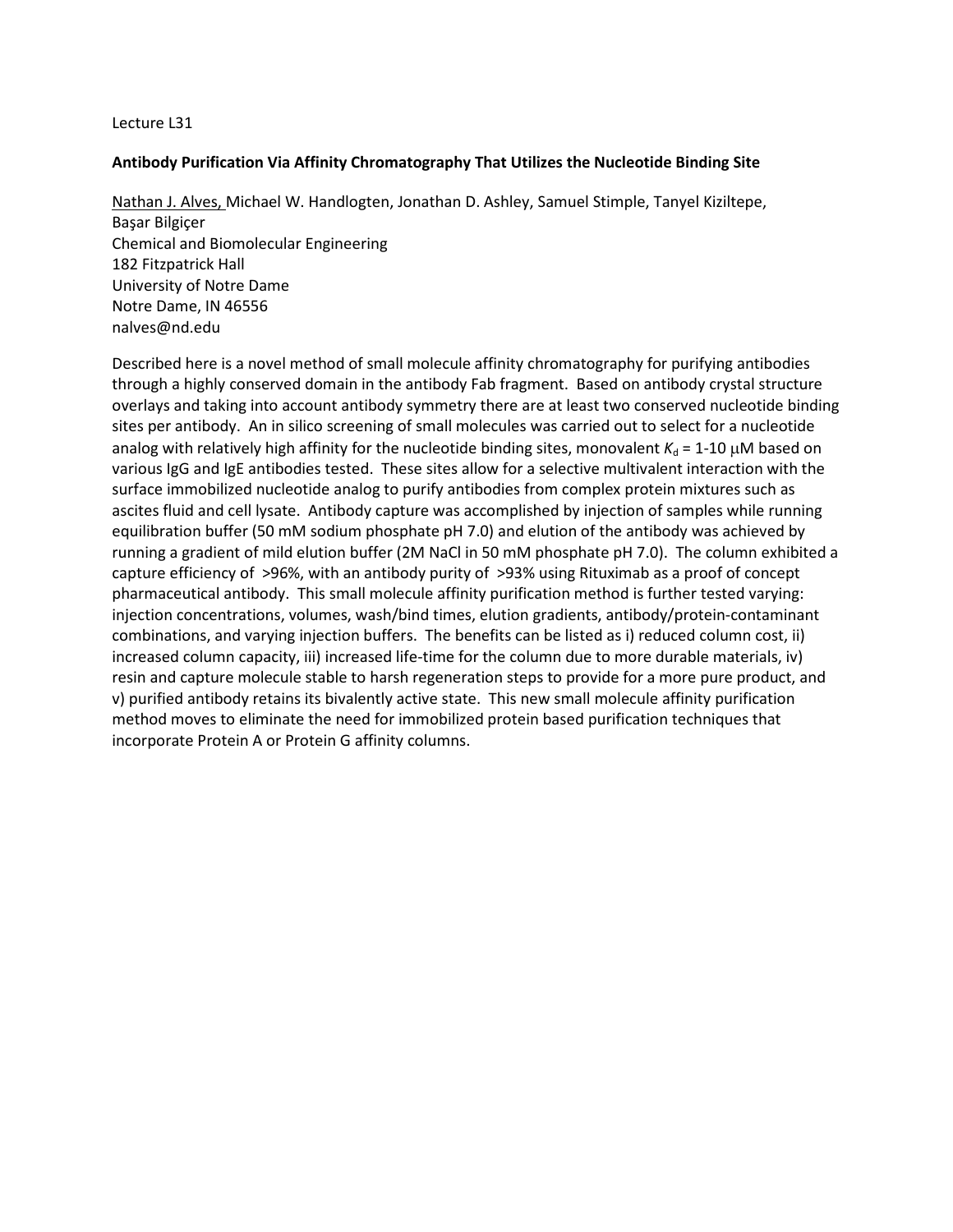# Separation and Structural Characterization of Glycosaminoglycan (GAG) Oligomers by LC-MS<sup>n</sup> Using a **Chemical Derivatization Strategy**

Rongrong Huang, Joshua S. Sharp Department of Chemistry Complex Carbohydrate Research Center, UGA 315 Riverbend Road Athens GA 30602 anniehrr@uga.edu

Structure analysis of glycosaminoglycan (GAG) oligomers, especially the identification of sulfation patterns, is required for a deeper understanding of their structure-function relationships. The major challenges for accurate determination of sulfation patterns for GAG oligomers include the inefficient online separation of positional sulfation isomers prior to tandem mass spectrometry analyses and the gasphase losses of the sulfate groups upon collision-induced dissociation (CID). Here, we apply a chemical derivatization strategy involving permethylation, desulfation and peracetylation to label the original sulfation sites of the oligomers with acetyl groups. This method enables the online separation of isomeric GAG oligomers using regular reverse phase LC (RPLC), as well as structural characterization by sequential stages of tandem mass spectrometry ( $MS<sup>n</sup>$ ).

GAG oligomers were first reduced by sodium borohydride to eliminate the anomeric configurations at the reducing end, also to improve the LC separation. The triethylamine salts of reduced oligomers were obtained in order to allow dissolution in DMSO for subsequent permethylation. The permethylation step was performed according to the general sodium hydroxide method, which protect all the hydroxyl groups by replacing the hydrogen with methyl group. The fully permethylated products were then subjected to desulfation, followed by peracetylation to replace the sulfation groups with relative stable acetyl groups. By doing this, the oligomers not only have increasing retention on a reverse phase column, but also are more stable during the CID fragmentation. RPLC-MS<sup>n</sup> analysis of derivatized oligomers was performed using a regular C18 column for separation and a linear ion trap (Thermo LTQ) for MS analysis.

We have demonstrated that isomeric chondroitin sulfate (CS) hexamers differ only in sulfation positions could be identified by MS<sup>n</sup> analysis after derivatization. Briefly, derivatized hexamers were fragmentized into three distinguishable individual dimer units with each analyzed separately in a systematic, modular scheme. Combining such fragmentation scheme with on-line separation by standard RPLC, we successfully isolated and identified five isomeric species from the CS hexamers mixture. We also have applied the method to synthesized heparan sulfate (HS) oligomers, by utilizing trideuterated acetyl groups to label the original sulfation sites in order to differentiate between N-acetyled and N-sulfated amino sugars. Preliminary data shown that full derivatization and structural identification was achieved for 12 common types of HS disaccharides, as well as for certain larger oligomers. Investigation of the separation and analysis of HS oligomer mixtures by RPLC only or combined with ion-mobility spectrometry is currently underway.